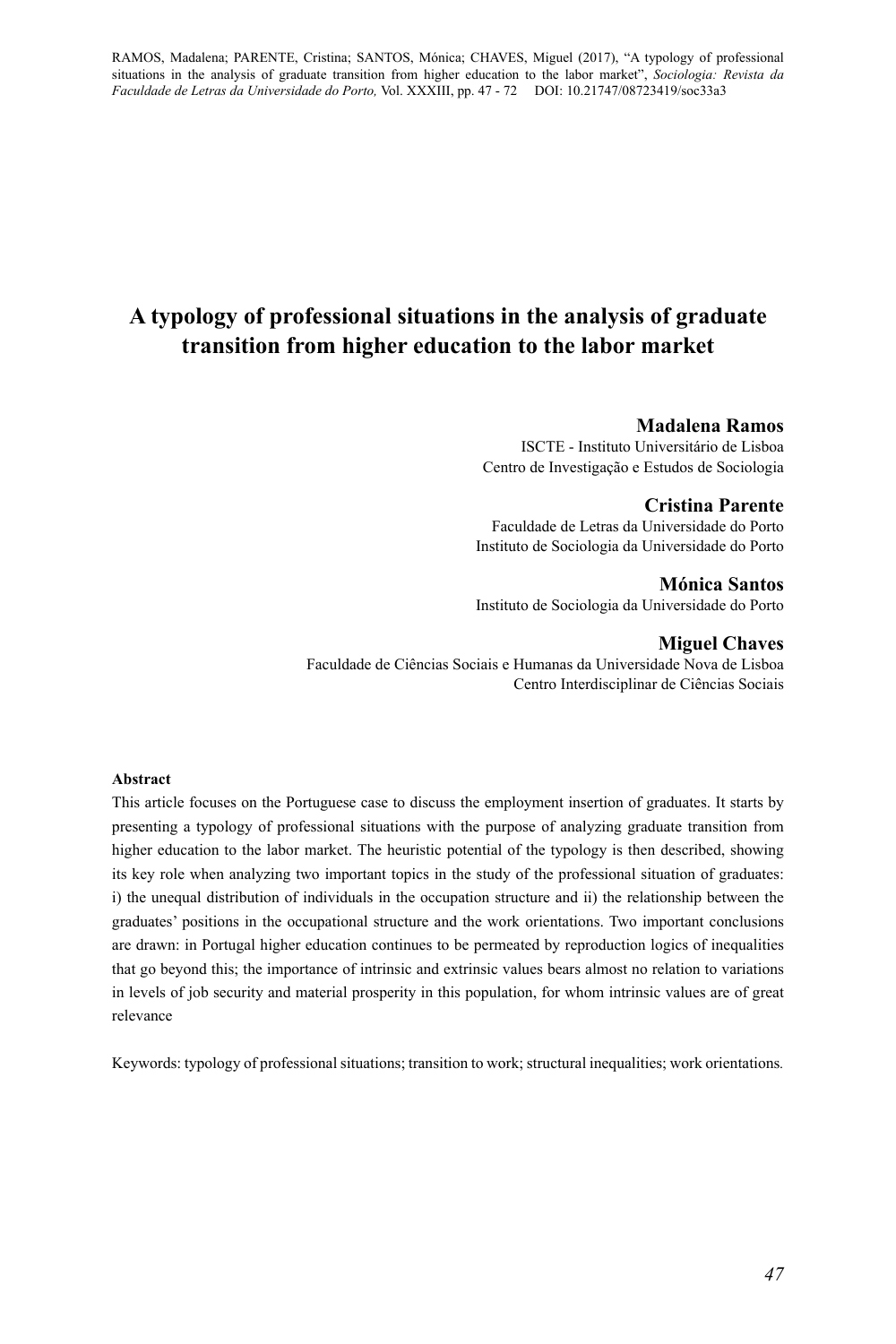*Uma tipologia de situações profissionais na análise da transição ao trabalho de diplomados do ensino superior* 

### **Resumo**

Apresenta-se neste artigo uma tipologia de inserção profissional dos diplomados do ensino superior português, utilizada na análise i) da distribuição desigual dos indivíduos na estrutura ocupacional e ii) da relação entre as posições dos graduados na estrutura ocupacional e as orientações para o trabalho. Concluise que o ensino superior continua a ser permeado por lógicas de reprodução das desigualdades que vão para além dele e que, entre os seus diplomados, são os valores intrínsecos os de maior relevância, sendo que a importância por eles atribuída aos valores associados ao trabalho quase não tem relação com os níveis de segurança no emprego e a sua prosperidade.

Palavras-chave: desigualdades estruturais; tipologia de situações profissionais; transição para o trabalho; valores do trabalho.

*Une typologie des situations professionnelles dans l'analyse de la transition vers le travail des diplômés de l'enseignement supérieur*

#### **Résumé**

Cet article se concentre sur le cas portugais pour discuter l'insertion de l'emploi des diplômés. Il présente une typologie de insertion professionelle qui a été utilisé pour analiser i) la répartition inégale des individus dans la structure de l'occupation, et ii) la relation entre les positions des diplômés dans la structure professionnelle et les orientations du travail. On conclude que l'enseignement supérieur continue imprégné par des logiques de reproduction des inégalités, et que l'importance des valeurs intrinsèques et extrinsèques porte presque aucun rapport avec des variations dans les niveaux de sécurité de l'emploi et la prospérité matérielle dans cette population, pour qui les valeurs intrinsèques sont les plus importants.

Mots-clés: inegalités structurelles; typologie des situation professionelles; transition vers le travail; valeurs du travaix

*Una tipología de situaciones profesionales en el análisis de la transición hacia el trabajo de los graduados de educación superior*

#### **Resumen**

Se presenta en este artículo una tipología de inserción profesional de los graduados portugueses, que se utilizó en el análisis i) de la distribución desigual de los individuos en la estructura ocupacional y ii) de la relación entre las posiciones de los graduados en la estructura ocupacional y las directrices para el trabajo. Se concluye que la educación superior sigue siendo penetrado por la lógica de la reproducción de las desigualdades; que, entre los graduados, son los valores intrínsecos los de mayor relevância; y que la importancia dada a los valores asociados con el trabajo no tiene casi ninguna relación con los niveles de seguridad en el empleo y la prosperidad.

Palabras-clave**:** Tipología de situaciones profesionales; transición al trabajo; desigualdades estructurales; valores del trabajo.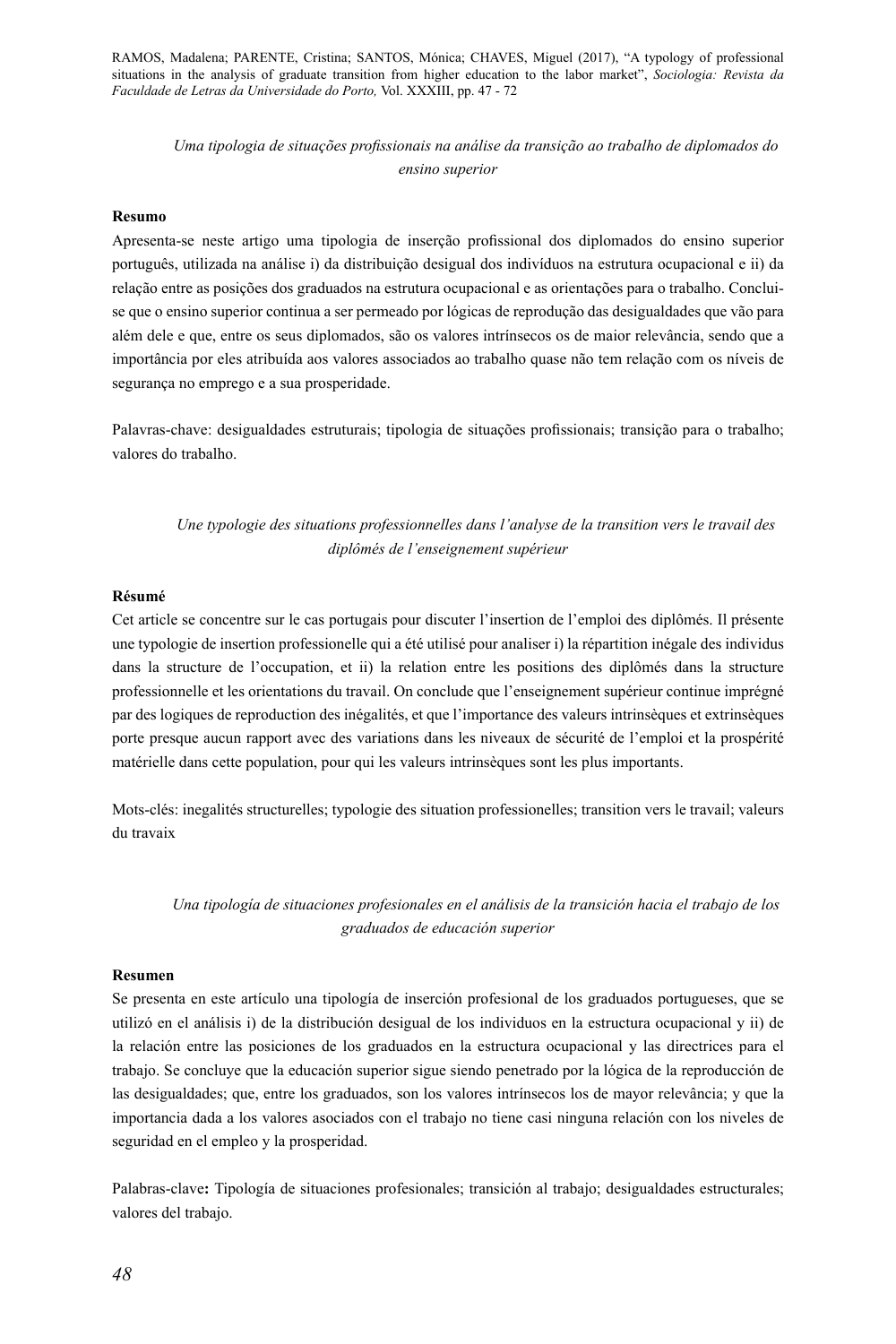# **Introduction**

The pioneer surveys studying graduate labor market insertion from the 1970s onwards in countries like the United Kingdom, Japan and France have been increasingly used by courses, faculties, universities and countries, and in some cases given rise to regular statistical data collection that has allowed the evolution of employability to be monitored over time (Schomburg and Teichler, 2006, 2011; Teichler, 2007; Mora, 2008; Allen and van der Velden, 2007; Giret 2000; Giret *et al*. 2005; Purcell *et al*., 2005; Borden, 2003; Bradburn *et al*., 2006; Finnie, 2000, 2004; Coates and Edwards, 2011).

If it can be said that there is one central theme to these surveys, it is the attempt to characterize *the professional situations of the graduates.* We argue that the centrality of this objective, coupled with the increasing heterogeneity of labor market insertion scenarios, confronts us with a growing need to produce synthesis variables, i.e. to create typologies that can coherently cluster and summarize scattered data in a broad set of indicators about work situations (Schnapper, 2000). There are two advantages to these typologies. On one hand, they can identify and contrast the methods of labor market insertion used by young graduates; and on the other, they provide analyses of sociologically relevant matters which would otherwise be difficult to make.

We intend with this article to present a typology of professional situations produced within the scope of a recent study conducted on Portuguese graduate, and at the same time to show that its heuristic potential was decisive in the response to two key questions of the research. Firstly, it aimed to examine whether the graduates' position in the occupational structure continued to be strongly conditioned by the resources associated to their social origins, despite the levelling effect of school socialization and their university degree. Secondly, it sought to analyze the extent to which the position the graduates held in the occupational structure is predictive of their work orientations.

In pursuing this goal, the article will also document the labor market situation of a significant set of Portuguese graduates 6 months before the deterioration in the financial and economic crisis triggered Portugal's request for external assistance. It should be noted that between the date of the survey – 4th quarter of 2010 – and the 1st quarter of 2013, the unemployment rate of graduates aged between 25 and 34 years, that of the majority of respondents, rose from  $11.8\%$  to  $20.3\%$ <sup>1</sup>.

<sup>1</sup> Data from Statistics Portugal: http://www.ine.pt/xportal/xmain?xpgid=ine\_main&xpid=INE&xlang=en.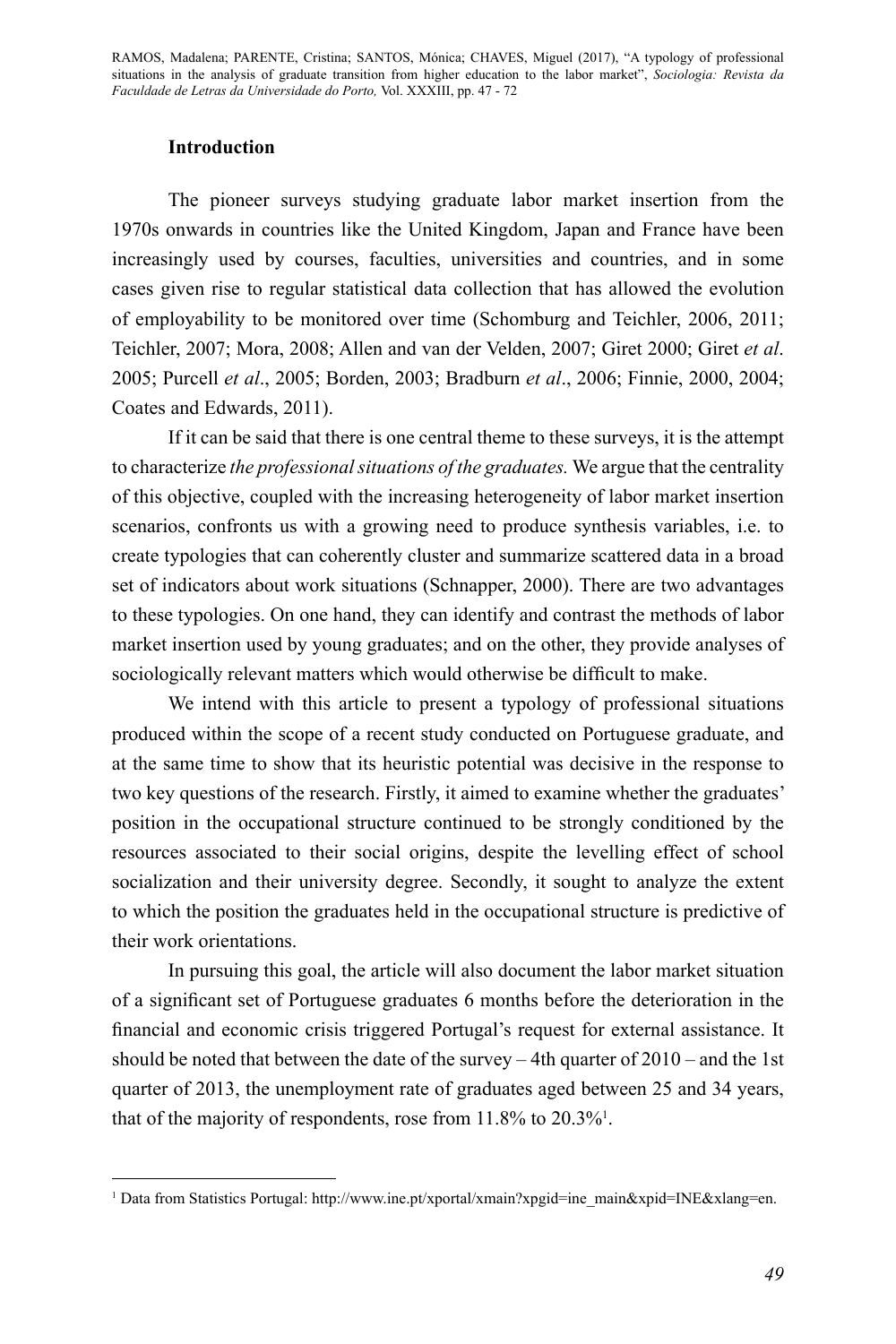### **1. Some reflections on the professional situations of Portuguese graduates**

It should be underlined that only one national survey on the graduate population has ever been conducted in Portugal, namely that of *Sistema de Observação de Percursos de Inserção dos Diplomados de Ensino Superior* (Observation System of Insertion Tracks of Higher Education Graduates) (ODES). This study focused specifically on the cohort graduates from the 1994/95 academic year with the aim of reconstituting their career paths in the five years following graduation (ODES, 2000, 2002). Since that time, for absence of political and inter-university guidelines, in part because of financial constraints, the surveys have been conducted solely by higher education establishments<sup>2</sup>; the indicators and methods used are distinct from those of their counterparts which makes the cumulative treatment and comparison of information impossible. This study is not an exception, as it focused in a restricted population of graduates. Yet, it was possible to create the institutional and scientific conditions necessary for the gathering of graduates' population from two public universities – Universidade de Lisboa and Universidade Nova de Lisboa. These circumstances allowed the use of an empirical universe much larger than that of other studies of this kind in Portugal, although it covered no more than 17% of all graduates from Portuguese public universities in 2004/05 or 11% if private universities are included

The researchers involved in this study aimed to design and test a questionnaire that could be applied at national level. The aggregation of these two universities also enhanced the heterogeneity of the population according to the area of education and training, and thus assess the potential impact of this variable on professional transition, along with others, such as gender and social background. In this article, we will only explore the explanatory impact of social background on professional transition, while neutralizing the effect of the educational area, since this may contribute indirectly to this effect. It is also important to notice that, according to the hypotheses this study, we did not considered relevant to analyse the differences between the two universities, decision that was reinforced by preliminary data analysis that showed no statistically significant differences.

Three aspects distinguish this study from others conducted in Portugal on the professional situations of graduates, focused in isolated universities or other higher education institutions<sup>3</sup>. Firstly, it is based on a statistically representative sample; secondly,

<sup>2</sup> On this, see the compilation by Marques and Alves (2010) of the institutional (university and polytechnic) studies on the labor market insertion of Portuguese graduates.

<sup>3</sup> This work was funded by Fundos Nacionais through Fundação para a Ciência e Tecnologia (FCT) within the project Percursos de inserção dos licenciados: relações objetivas e subjetivas com o trabalho (PTDC/ CS-SOC/104744/2008) at Centro de Estudos em Sociologia da Universidade Nova de Lisboa (CESNOVA). More information on the project's blog: https://percursosdeinsercaodoslicenciados.wordpress.com/.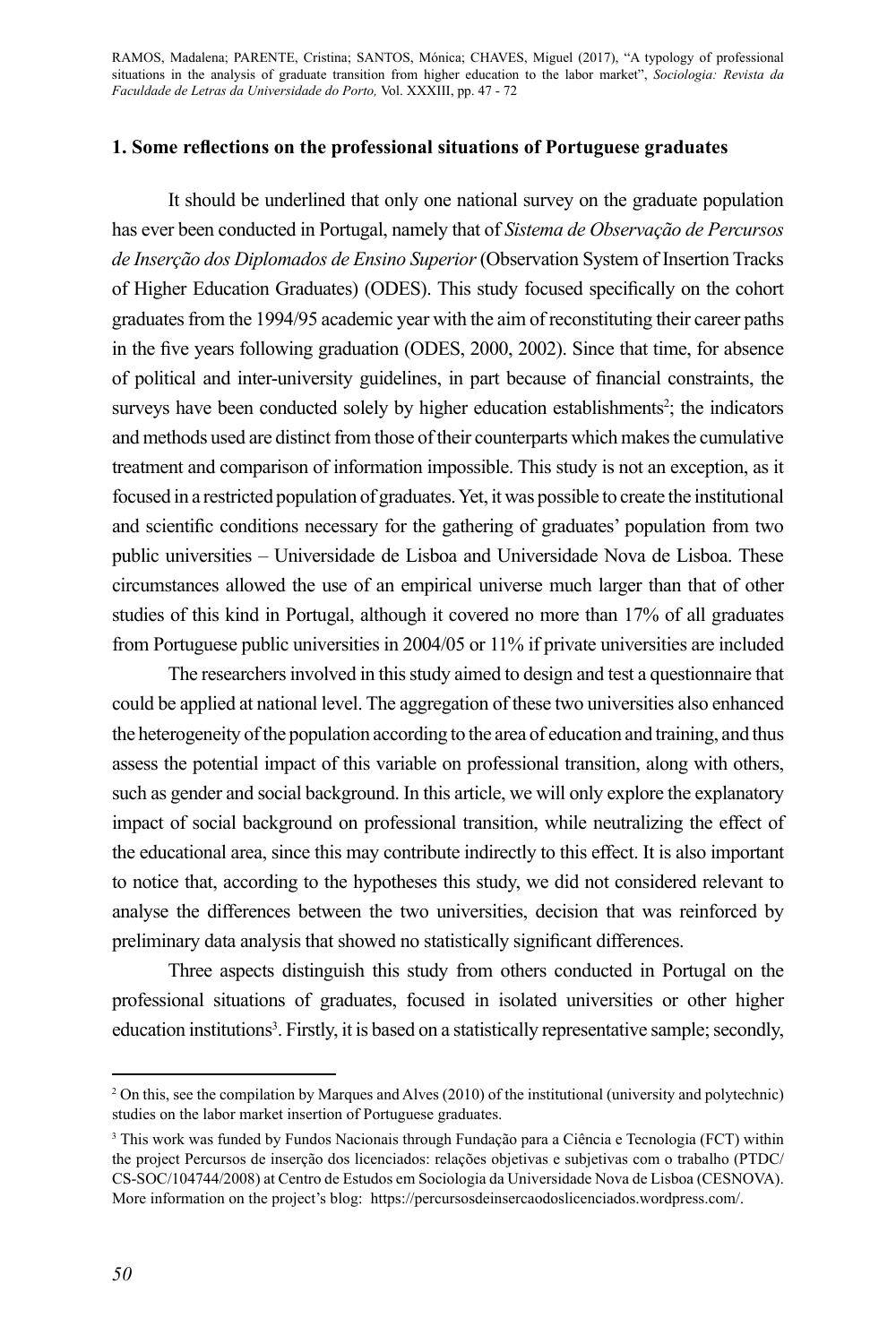it used the official national indicators of INE (Portuguese Statistics) and EUROSTAT, in addition to others from the CHEERS and REFLEX projects, thus allowing comparisons between the population under analysis and other wider populations.

# **2. Methodology**

From an extensive approach, this article aims to resume a typology of professional situations presented previously (Ramos, Parente e Santos, 2014), using it hereafter as an independent variable in order to analyse the relationship between the graduates' positions in the occupational structure and the work orientations.

The subjects are a random sample of 1004 graduates from two of the largest Portuguese universities, the *Universidade de Lisboa* and the *Universidade Nova de Lisboa,* who completed their degree in the 2004/05 academic year (from a universe of 4290 graduates, 2560 are from UL and 1730 from UNL). The sample is statistically representative of the universe, with a maximum estimated error of 2.71% for a 95% confidence level.

The sample comprises 64.3% women. The average age is 31. The predominant education areas of the graduates are Arts and Humanities (21.4%), Health (12.7%), Physics (12.0%), Education (10.0%), Law (9.7%), Life Sciences (8.6%), Journalism and Social Sciences (7.7%), Economics and Management (6.7%), Mathematics, Statistics and Computer Sciences (6.5%) and Engineering, Construction and Manufacturing Industries (4.9%). A structured questionnaire was administered using a phone survey between November 2010 and January 2011.

Five indicators of particular relevance to the analysis of the relationship between education and employment and to the identification of the graduates' positioning in the labor market were selected to characterize the graduates' professional situation (Table 1), given special attention to issues such as overqualification or professional downgrading, the spread of flexibility and atypical contractual relations, level of stability of employment situations, underemployment and the economic return from attending higher education: the *professional Group,* the *employment situation,* the *type of work contract,* the *number of hours worked weekly and* the *monthly average net wage*

Table 1 summarizes the distribution of the sample for each of the indicators constituting the typology of professional situations<sup>4</sup>.

<sup>4</sup> For a more detailed description of the construction of this typology see a previous work from the authors (Ramos, Parente e Santos, 2014).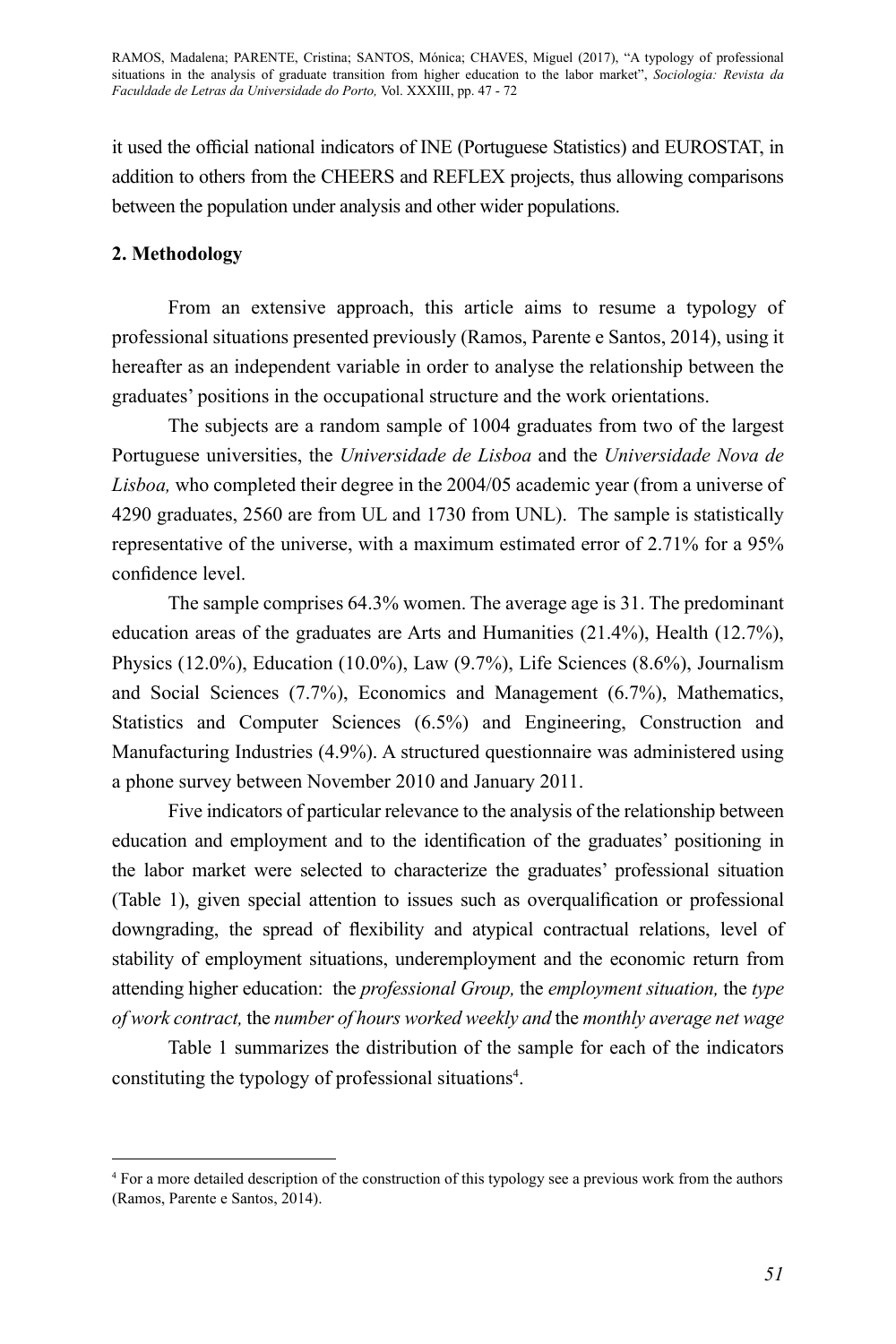| Indicators                    |                                                   | N                | $\frac{0}{0}$ |
|-------------------------------|---------------------------------------------------|------------------|---------------|
| Occupational                  | <b>Armed Forces Occupations</b>                   | 6                | 0.7           |
| group <sup>a</sup>            | Managers                                          | 69               | 7.9           |
|                               | Professionals                                     | 562              | 64.2          |
|                               | Technicians and Associate Professionals           | 133              | 15.2          |
|                               | Clerical support workers                          | 67               | 7.6           |
|                               | Service and Sales Workers                         | 36               | 4.1           |
|                               | Craft and Related Trades Workers                  | 1                | 0.1           |
|                               | Plant and Machine Operators and Assemblers        | 2                | 0.2           |
|                               | Total                                             | $876^c$          | 100.0         |
| Employment                    | Self-employed with employees                      | 23               | 2.7           |
| situation                     | Self-employed without employees                   | 67               | 7.9           |
|                               | Employees                                         | 753              | 89.3          |
|                               | Total                                             | $843^{\circ}$    | 100.0         |
| Type of contract              | Open ended contract                               | 408              | 47.7          |
|                               | Fixed term contract                               | 288              | 33.6          |
|                               | Provision of services and temporary work contract | 38               | 4.4           |
|                               | No contract                                       | 122              | 14.3          |
|                               | Total                                             | 856 <sup>c</sup> | 100.0         |
| Weekly working                | Up to 16hrs                                       | 43               | 5.2           |
| hours                         | 17-34hrs                                          | 194              | 23.6          |
|                               | 35-40hrs                                          | 316              | 38.4          |
|                               | Over 40hrs                                        | 270              | 32.8          |
|                               | Total                                             | 823 <sup>c</sup> | 100.0         |
| Average monthly<br>net wage b | Less than $€310$                                  | 7                | 0.8           |
|                               | €310 to less than $€600$                          | 40               | 4.8           |
|                               | €600 to less than €900                            | 111              | 13.4          |
|                               | €900 to less than €1200                           | 248              | 30.0          |
|                               | €1200 to less than €1800                          | 288              | 34.9          |
|                               | €1800 to less than €2500                          | 91               | 11.0          |
|                               | €2500 to less than €3000                          | 21               | 2.5           |
|                               | €3000 or more                                     | 20               | 2.4           |
|                               | Total                                             | 826 <sup>c</sup> | 100.0         |

**Table 1 Indicators used in the analysis of professional situation**

<sup>a</sup> According to the National Classification of Occupations (2010). <sup>b</sup> Average monthly net wage calculated according to the income ranges proposed by INE for 2010.  $\degree$  Differences in totals are due to missing data in the various indicators.

Source: Ramos, Parente e Santos (2014).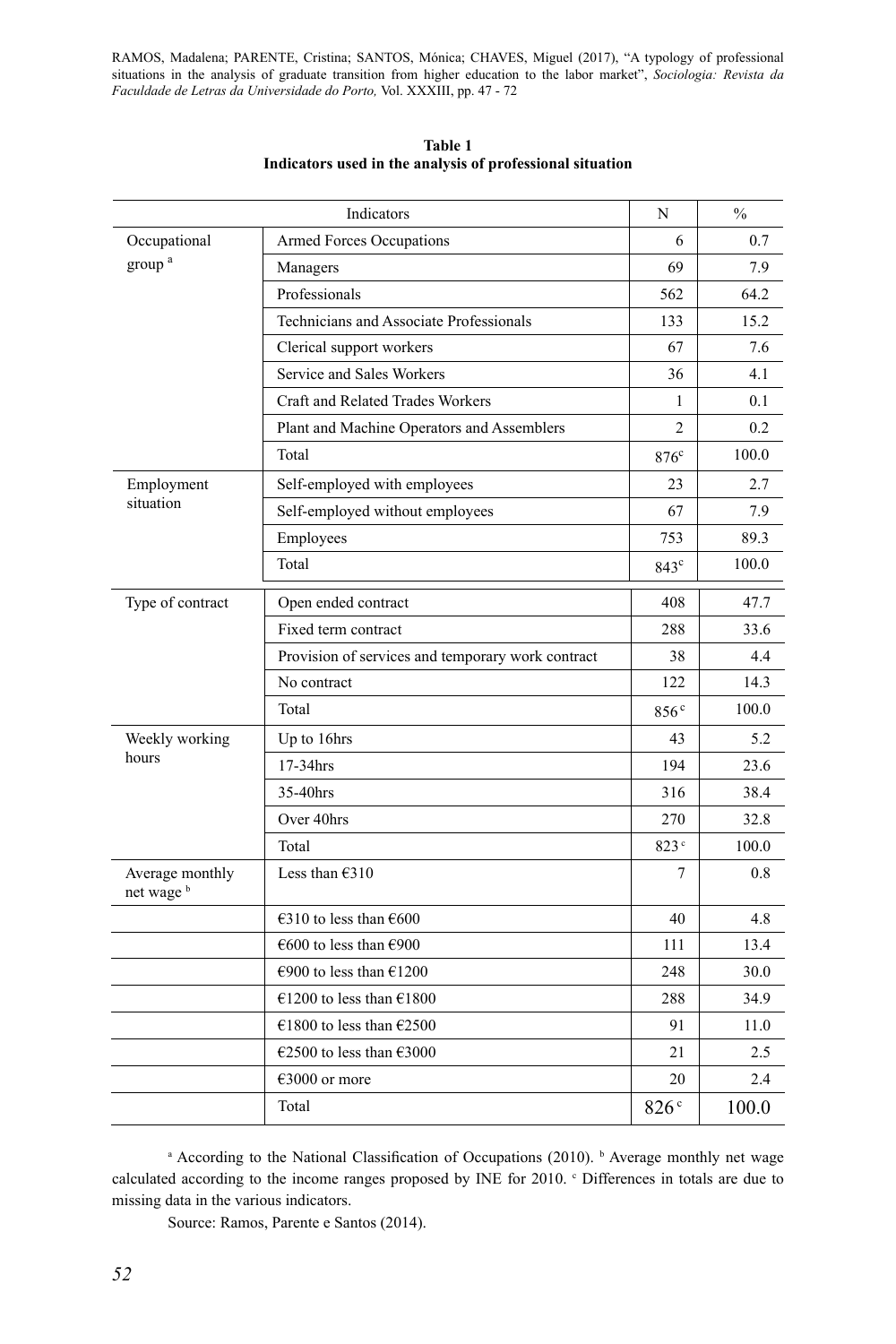Using these indicators, the typology of professional situations was built from a Multiple Correspondence Analysis (MCA), which allowed identifying the existence of groups with different profiles, followed by a cluster analysis as proposed by Carvalho (2008).

Posteriorly, in order to study the heuristic potential of the typology, we first analyze the unequal distribution of individuals in the occupation structure by using a mediation model, where "education areas" mediate the effect of "socio-economic status of origin" and "parental education" on the graduates' professional situations (types of professional situations as a dependent variable). Baron and Kenny's threestep procedure was used for this purpose (Baron and Kenny, 1986). All the procedures were made by using Categorical Regressions (via optimal scaling), also known by the acronym CATREG, since the outcome variable was categorical.

Aiming to analyze the relationship between the graduates' positions in the occupational structure and the work orientations (typology as an independent variable), a multivariate analysis of variance (MANOVA) was used to determine whether the average values differed significantly in line with the type of professional situation.

# **3. A typology of professional situations**

Following the description of the professional situations using data from a univariate descriptive analysis, we turn to a multivariate analysis to identify the presence of different patterns in order to create a typology of professional situations. A Multiple Correspondence Analysis (MCA) followed by a Cluster analysis allowed us to obtain a typology of professional situations<sup>5</sup>. Figure 1 presents the projection of the groups formed in the map of the MCA.

Closer scrutiny of the typology allows us to conclude that the five types of professional situations were profiled in a hierarchical c*ontinuum,* from the most vulnerable and precarious to the most qualifying and capitalized in terms of the indicators under analysis; they were attributed the following designations: very precarious situation; precarious situation; steady position; steady qualifying position and high qualifying position. Although the notion of precariousness is essentially associated to contractual instability, the concept acquires a broader meaning here and transmits the idea of fragility in other dimensions of the working experience (Paugam, 2006, 2007; Rebelo, 2004). This semantic extension is currently justified as the standard labor relationship among Portuguese youth is moving increasingly away from that of a stable contractual situation.

<sup>&</sup>lt;sup>5</sup> For a more detailed description of the construction of this typology see Ramos, Parente e Santos (2014).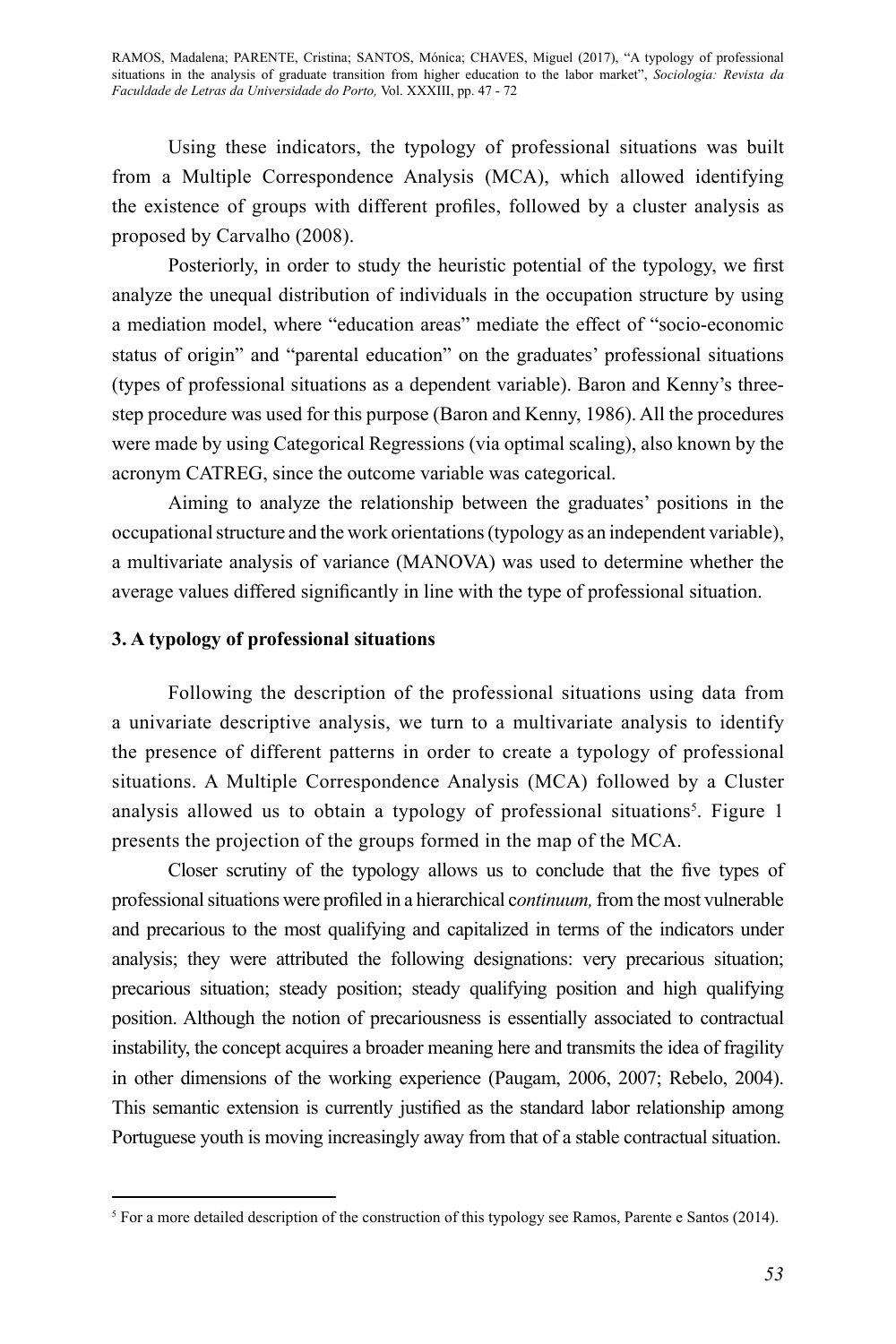

**Figure 1** 

Source: Ramos, Parente e Santos (2014).

Group 1, designated *very precarious situation,* is the smallest (3.4%). It has the highest percentage of workers without organizational links, overqualified, working part-time and severely underpaid. There is a predominance of no contracts (50.0%) and, though with less weight, fixed term contracts (30.8%). It is associated with low weekly working hours, less than 17 hours (76.9%) and low wages (88.4% earn less than 600 Euros). A higher proportion of individuals are in occupations that are a mismatch with their educational level in this group than the subsequent groups. For example, the number of workers in personal services, protection and security or in sales goes up to  $11.5\%$ , nearly three times higher than for the whole sample  $(4.1\%)$ .

The second type, denominated *precarious situation*, has similar characteristics to the previous group although their wage levels and working hours indicate less vulnerability. Nevertheless, the professional situation is fragile because it is characterized by work without any affiliation or organizational link: 41.4% have no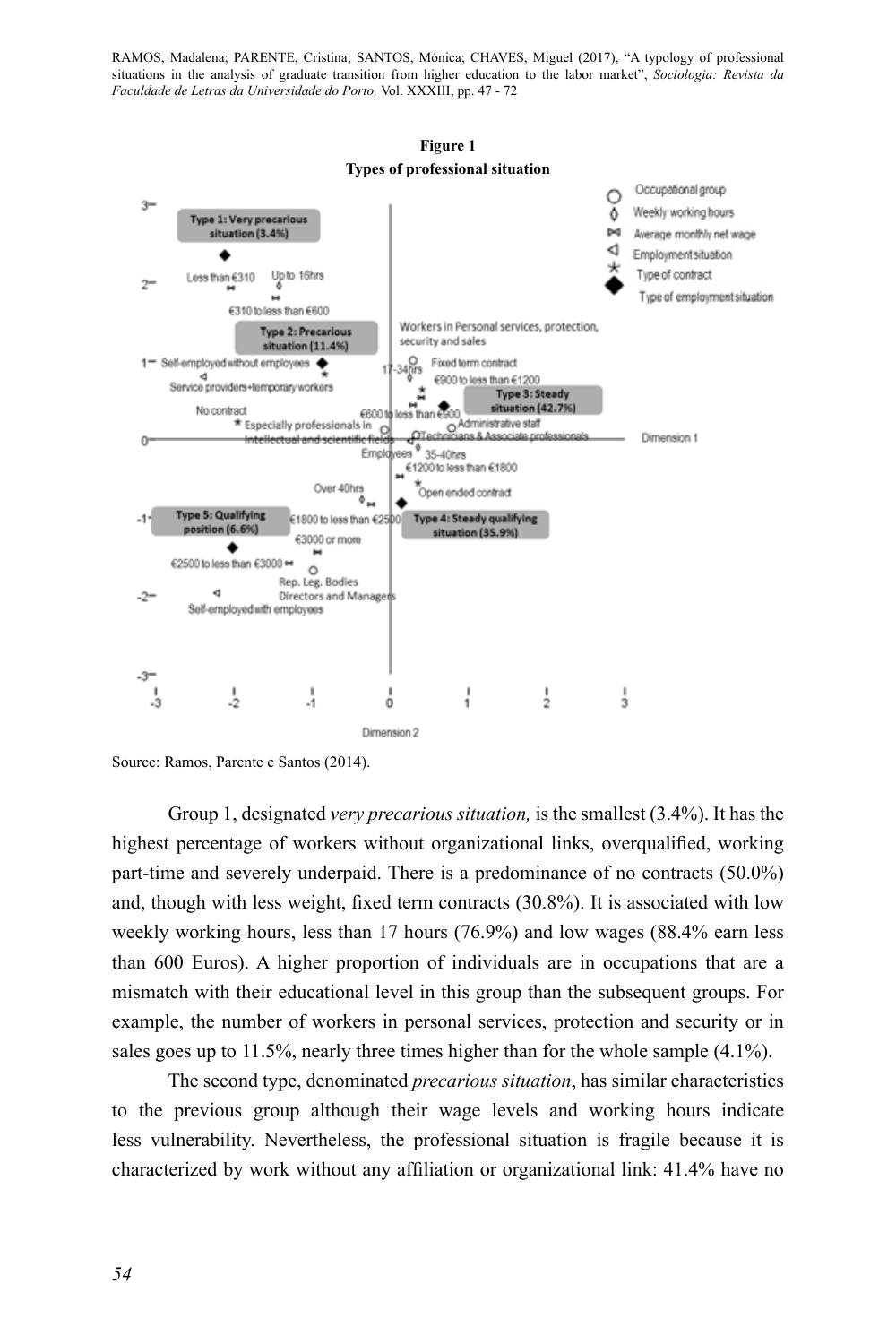contract, 26.4% have a fixed term contract and 20.7% have a provision of services contract or are on a temporary work company. It should also be noted that 34.5% are self-employed with no employees. When observing weekly working hours, we find situations of part-time work like the previous group, but here they have longer hours as only 16.1% work less than 17 hours. As for wages, 60% are in the 600 to 1200 euro group. Again, we find a greater weight of over-qualification given that 17.2% are distributed between "Clerical Support Workers" and *"*Service and Sales Workers".

From type 3, we start to see a steady advance in the quality of employment with a marked improvement in professional situations 4 and 5.

Type 3, termed *steady situation,* is the largest group. All the graduates in this group have a contractual tie with an organization; 47.4% do a full working week (between 35 and 40 hours), have fixed term contracts (57.5%) or open-ended contracts (40.9%). The category approaches the Fordist wage regime and the monopolistic regulation regime (Boyer 1986) which gained expression in the USA after the crisis decade of the 1930s, and in Western Europe after the Second World War; it is a model grounded on scenarios of growth and economic stability. It should be noted that 86% of the graduates in this group earn a monthly net wage of 900 euros or more (53.2% earn up to 1200 euros and 22.5% between 1200 and 1800 euros). However, a considerable percentage of graduates in this group work in a situation of overqualification (22.2%), and belong to the "Clerical support workers".

A *steady qualifying situation* characterizes type 4. All of the graduates is this group are employees. This type is distinct from type 3 due to greater job stability, higher wages, and excessive working hours, and it also enjoys more "favorable" conditions in terms of material and symbolic capitalization, hence the adjective "qualifying". This is demonstrated by the fact that 58.6% earn between 1200 and 1800 euros and 23.4% between 1800 and 2500 euros; moreover, 78.4% have an open-ended contract. In terms of occupational groups, the "Professionals" are the majority (66.7%), but "Managers" (14.3%) and "Technicians and associate professionals" (16.5%) are also of some relevance.

Lastly, type 5 is designated *high qualifying position* as it is made up of employees in the public administration or entrepreneurs who belong to occupational groups that match their training level, in a situation of over-employment and high wage levels both in relation to the universe under analysis and the Portuguese population as a whole: 42.0% earn a net wage of over 2500 euros and 78.0% work more than 40 hours a week. It is by far the group with the largest proportion of *"*Managers" (44.0%) which is reflected in the lower weight here of "Professionals" (52.0%), even though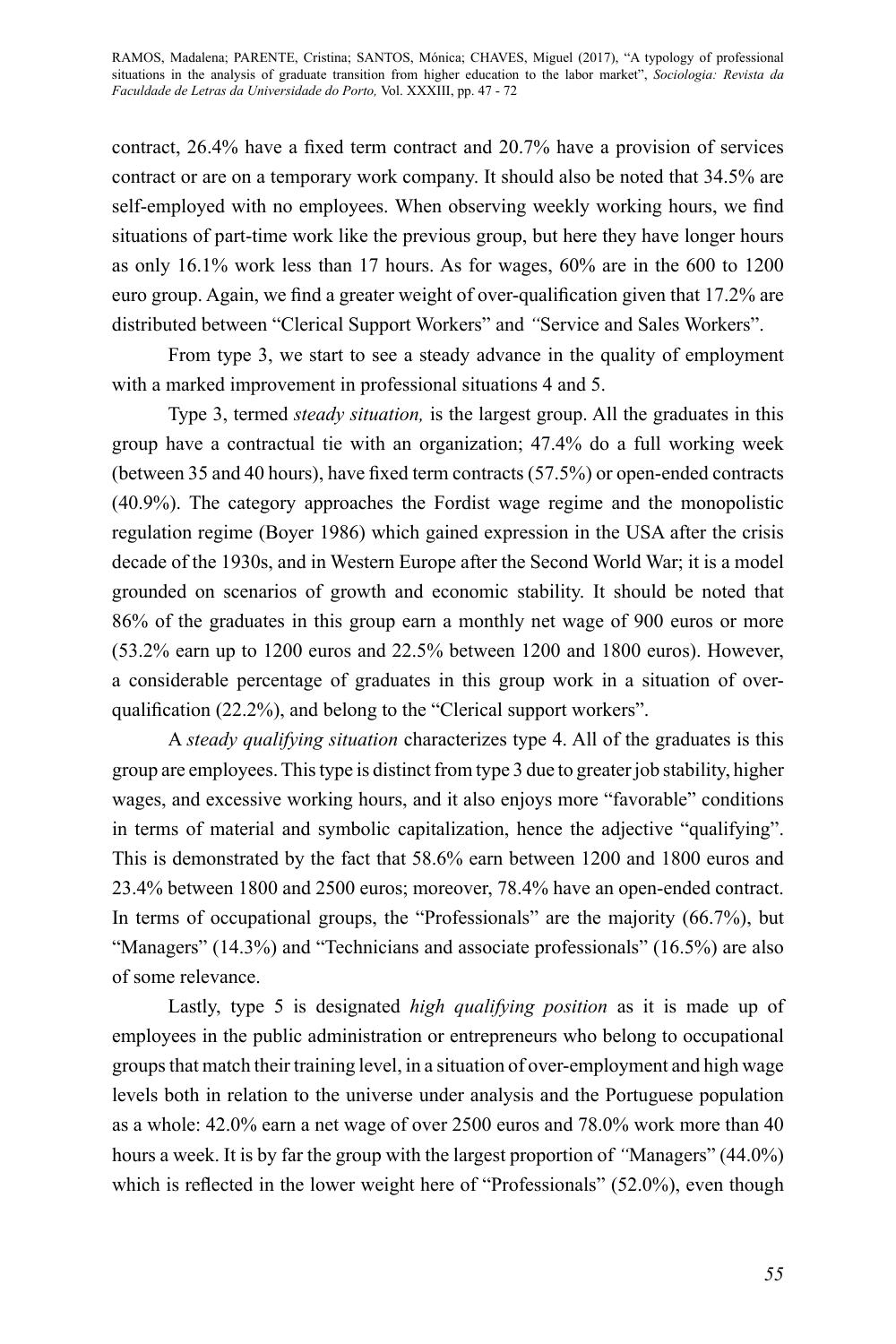the latter continue to be in the majority. As for the employment situation, we observe a very balanced distribution between self-employed with employees (38.0%) and employees (34.0%). Indeed, this is the only group in which self-employed individuals with employees is of a significant size. Curiously, the number of individuals without a work contract is greater in this group (64%) vis-à-vis those with a contractual link. Nevertheless, unlike in Group 1, the situations of no contract do not reflect forms of precarious employment but are characteristic of entrepreneurs, consultants, legal experts (notably lawyers) who not only earn significantly higher than average wages, but also have good job perspectives and even rotate between companies and public entities.

The five groups comprise individuals who are in the labor market; the group of unemployed was included in the typology, *a posteriori*, and took the most precarious position in the *continuum* in the analysis presented below. This group corresponds to 3.1% of the total.

# **4. The heuristic potential of the typology: two examples**

# 4.1. The study of the unequal distribution of individuals in the occupation structure

Our aim in this section is to provide evidence of the central role played by the typology when examining two important topics in the study of the employment insertion of graduates, both of which addressed in the project that supports this article (Ramos, Parente e Santos, 2014; Chaves, Ramos e Santos, 2016).

The first is the evaluation of the level of persistence vis-à-vis the mitigation of the reproduction logic of social inequalities at the moment of the graduates' transition to the occupational structure. This topic has been addressed from various perspectives in international studies (e.g. Hout, 1988; Torche, 2011; Bernardi, 2012; Bukodi and Goldthorpe, 2011; Mastekaasa, 2011; Opheim, 2007; Triventi, 2011), but has been given little attention by Portuguese social scientists. Although they have analyzed the unequal distribution of students from different social origins within the higher education system (Chave, 2010; Alves, Alves e Chaves, 2012; Cruz and Cruzeiro, 1995; Balsa *et al.,* 2001) and within training areas (Almeida *et al*., 2003), focus has rarely been given to the moment they enter the labor market.

Within the scope of the first topic, we formulated two questions that we sought to respond by mobilizing the typology of professional situations as a dependent variable. First, we wanted to know if unequal social origins were significantly related with the positions the graduates were able to achieve in the occupational structure.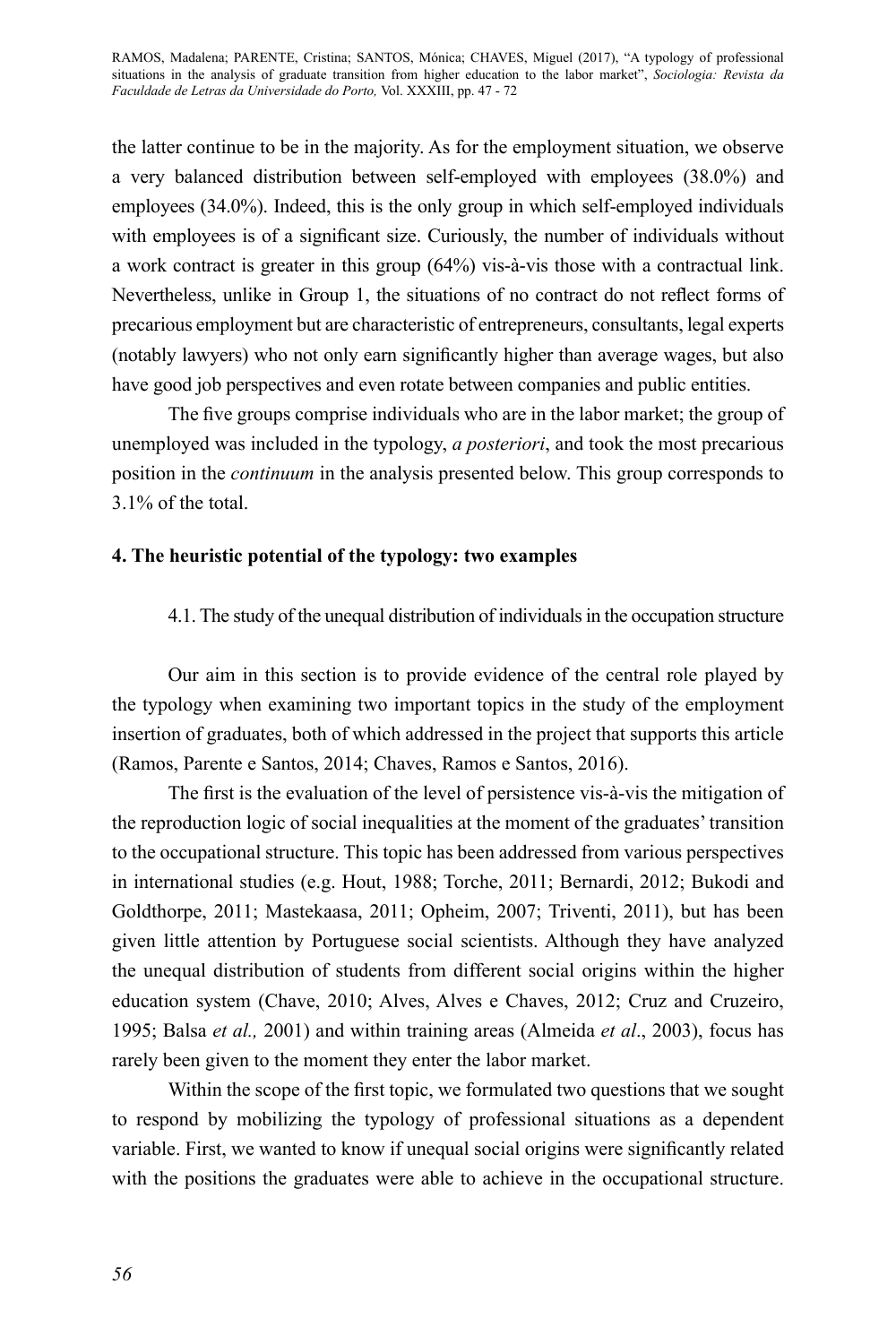Second, we asked whether the universities worked as mechanisms to mitigate these inequalities (social leveling) by allowing individuals from unequal positions in the social structure to access contiguous positions in the occupational structure as long as they obtain the same degrees or, at least, degrees in the same education area.

We constructed the mediation model in Figure 2 with the aim of answering these questions. It allows us to assess the effect of the resources associated to social origins – "socio-economic status of origin" and "parental education" – in the graduates' distribution in the typology and, simultaneously, test whether the explanatory relevance of these factors remains when mediated by the "education area".



Our observations, based on these same data, allowed us to conclude that the training areas have considerable explanatory potential in the graduates' distribution in the typology. Furthermore, two studies conducted in Portugal (Almeida *et al*., 2003; Balsa *et al*., 2001) showed that graduates from different social origins were unevenly distributed across the different training areas on completing high school, and entering higher education. The areas that facilitated access to qualifying professional positions tended to be occupied by individuals from higher socio-professional statuses and with more cultural capital.

We measured parental education as the number of completed years of schooling corresponding to the highest level of education obtained. The occupational group status of the family of origin was defined by crossing the information on the father and mother's occupational groups according to the National Classification of Occupations 2008, harmonized with the International Standard Classification of Occupations" (ISCO-08) in which groups 1 (Managers), 2 (Professionals) and 3 (Technicians and Associate Professionals) were each defined as a rank with all other occupation groups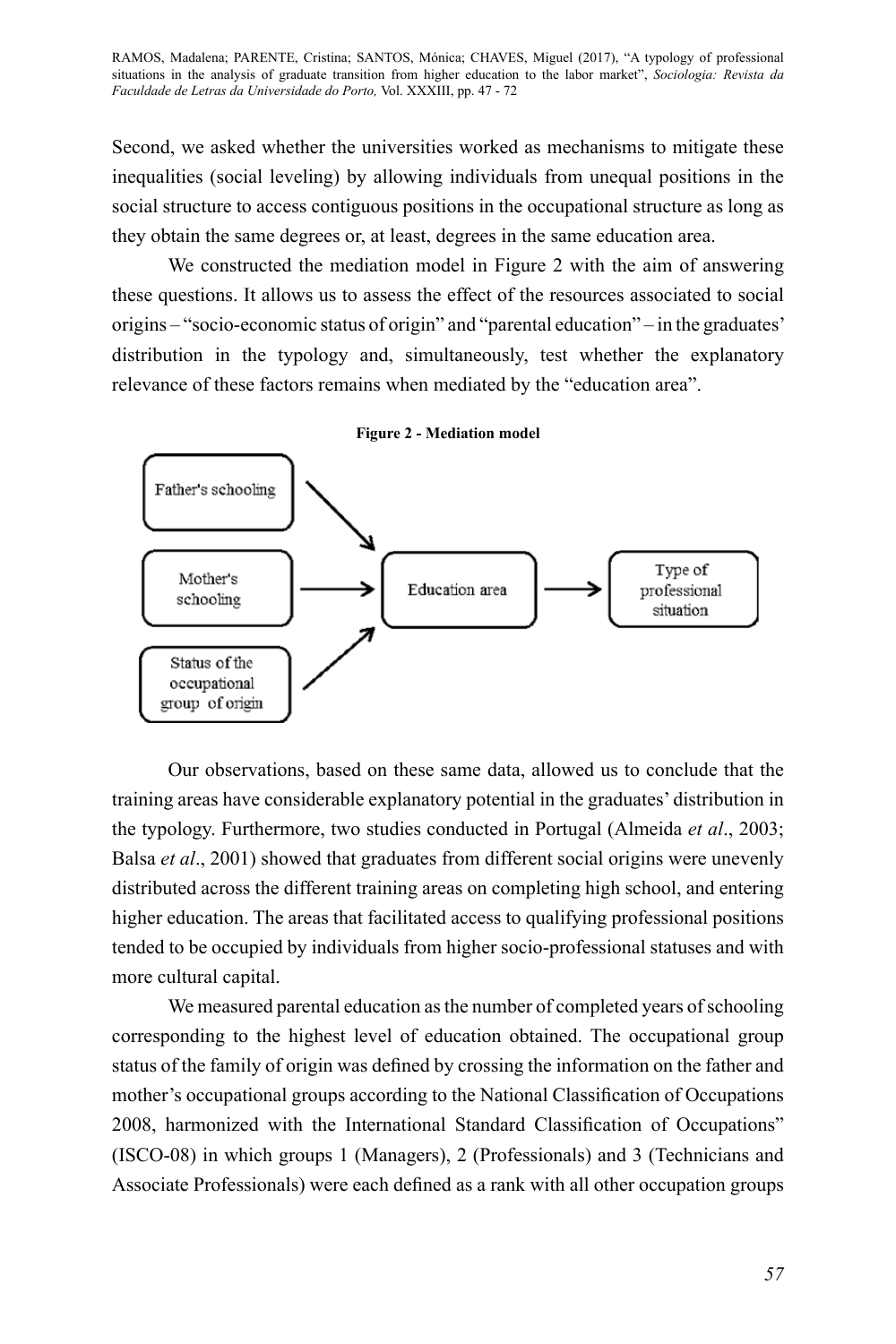lumped together as rank 4 and lower. From this, we obtained four ranks (from A, the highest, to D, the lowest). Whenever information was missing for one of the parents (19 missing in both cases), we imputed that of the other parent to reduce the number of missing cases<sup>6</sup>. On the other hand, the training areas were based on the National Classification of Education and Training Areas (CNAEF), but adapted to consider the type of curricular offer of the two universities under analysis, Universidade de Lisboa and Universidade Nova de Lisboa. As a result, 10 education areas were obtained: Arts and Humanities, Health, Physics, Education, Law, Life Sciences, Journalism and Social Sciences, Economics and Management, Mathematics, Statistics and Computer Sciences and Engineering, Construction and Manufacturing Industries.

In order to test the mediation model (Figure 2), we followed Baron and Kenny's three-step procedure. In step 1 the mediator variable is regressed on the predicting variables: regression coefficients for predictors should be statistically significant; in step 2 the outcome (or dependent) variable is regressed on the predicting variables: regression coefficients should be statistically significant; finally, in step 3, the outcome variable is regressed on the mediator and predictor variables: if mediation exists, the coefficient regression for the mediator should be statistically significant, and the effect of the predictors on the outcome decreases to zero (full or complete mediation) or decreases by a nontrivial amount but remains significant (partial mediation).

Table 2 reports the results of step 1 of Baron and Kenny's procedure. Statistically significant relationships of the occupational group status of origin (b=- 0.140,  $p<0.05$ ) and the mother's education level (b=0.171,  $p<0.05$ ) were found when education areas were regressed on the predictor variables.

| Variables                              | b         | F      | df    |
|----------------------------------------|-----------|--------|-------|
| Years of schooling of father           | 0.027     |        |       |
| Years of schooling of mother           | $0.171*$  |        |       |
| Status of occupational group of origin | $-0.140*$ |        |       |
| Adj. $R^2$                             | $0.079**$ | 21.140 | 4,939 |

**Table 2 Regression analysis of the mediator on predictor variables** 

\**p*<0.05 \*\* *p*<0.001

<sup>6</sup> For a more detailed description of the construction of this variable see Chaves, Ramos e Santos (2016).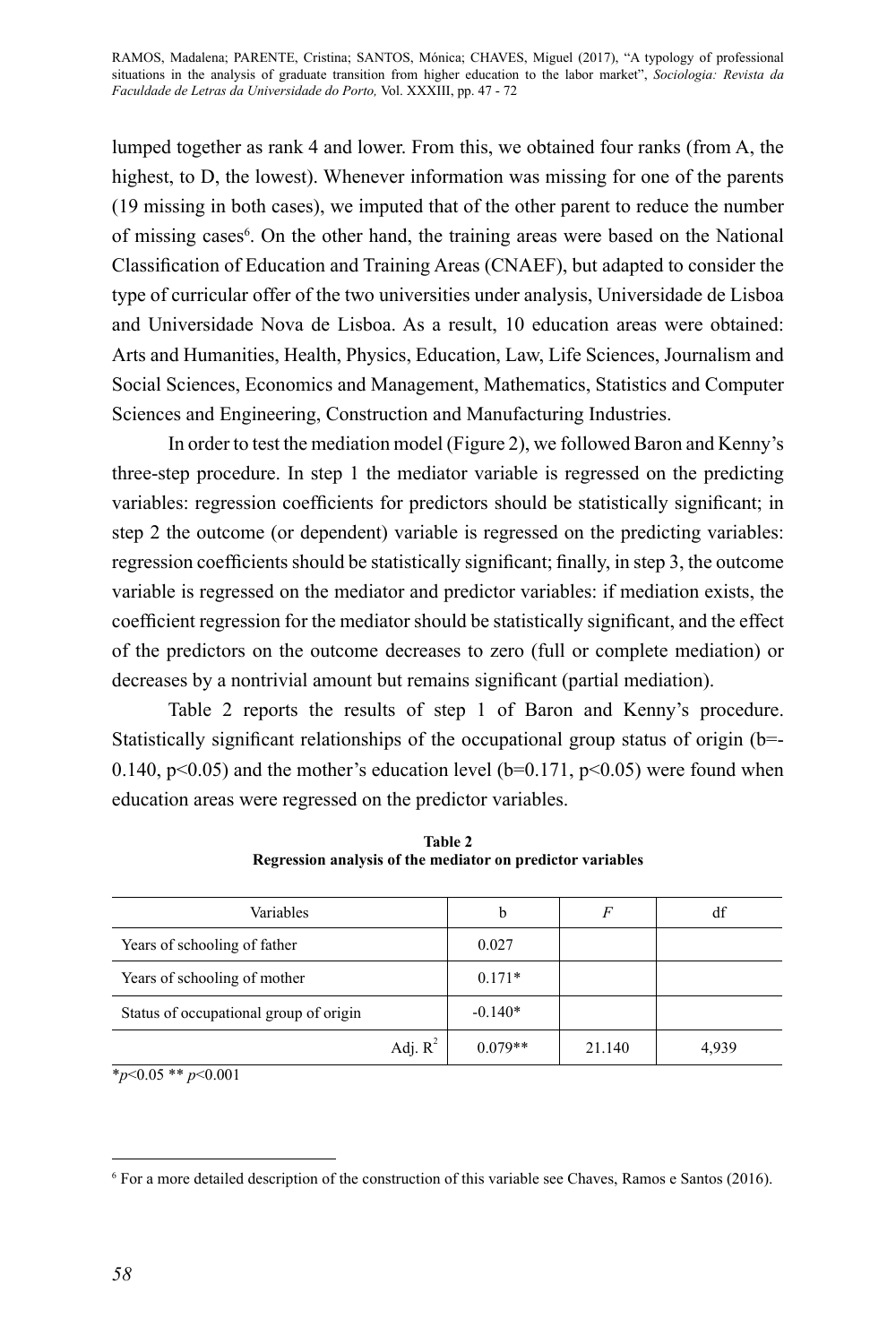Table 3 shows steps 2 (first-half) and 3 (second half) of the mediation test. The results allowed us to conclude that the education area mediates the effect of the family's socio-economic status in explaining the variation of the types of professional situations ( $b= 0.472$ ,  $p<0.001$ ).

In the top half of table 3, we observe that the social origins assume a predictive effect in the individuals' positioning in the typology. However, it is not a strong effect and only becomes marked in the case of the status of the occupational group of origin  $(b=-0.152, p<0.001)$ . The education levels of the family of origin do not have any explanatory power at this level (*p*>0.05).

| Variables                              | b          | $R^2$ part*100 | Adj. $R^2$ | $\overline{F}$ | df     |
|----------------------------------------|------------|----------------|------------|----------------|--------|
| Years of schooling of father           | 0.005      | 0.09           |            |                |        |
| Years of schooling of mother           | 0.079      | 0.25           |            |                |        |
| Status of occupational group of origin | $-0.152**$ | 1.72           |            |                |        |
|                                        |            |                | $0.037**$  | 8.059          | 4,733  |
| Years of schooling of father           | $-0.020$   | 0.02           |            |                |        |
| Years of schooling of mother           | 0.043      | 0.07           |            |                |        |
| Status of occupational group of origin | $-0.084*$  | 0.52           |            |                |        |
| Education area                         | $0.472**$  | 21.1           |            |                |        |
|                                        |            |                | $0.241*$   | 20.484         | 12,725 |

**Table 3 Regression analysis of the types of professional situations on the predictors and the mediator variables** 

 $\sqrt{\frac{1}{2}p}$  <0.05  $\sqrt{\frac{1}{2}p}$  <0.001

On observing the bottom half of this table, we find that the education area assumes a clearly predictive predominance over all other variables considered, explaining *per se* roughly 21% of the graduates' positioning in the typology  $(R^2 \text{ part} = 0.211)$ . However, given the research questions, the most important data to highlight is undoubtedly the reduction of the weight of the status of the occupational group of origin as soon as the education area was introduced in the model (b goes from -0.152 to -0.084).This clearly shows that although the social origins already had little direct impact in the typology, it was reduced even further when mediated by the education area. The indirect effect of the status of the occupational group of origin (mediated by the training area), according to the Sobel test, was significant (Sobel  $Z = -3.45$ , p<0.001).

Thus, in response to the first question, it can be concluded that the social origins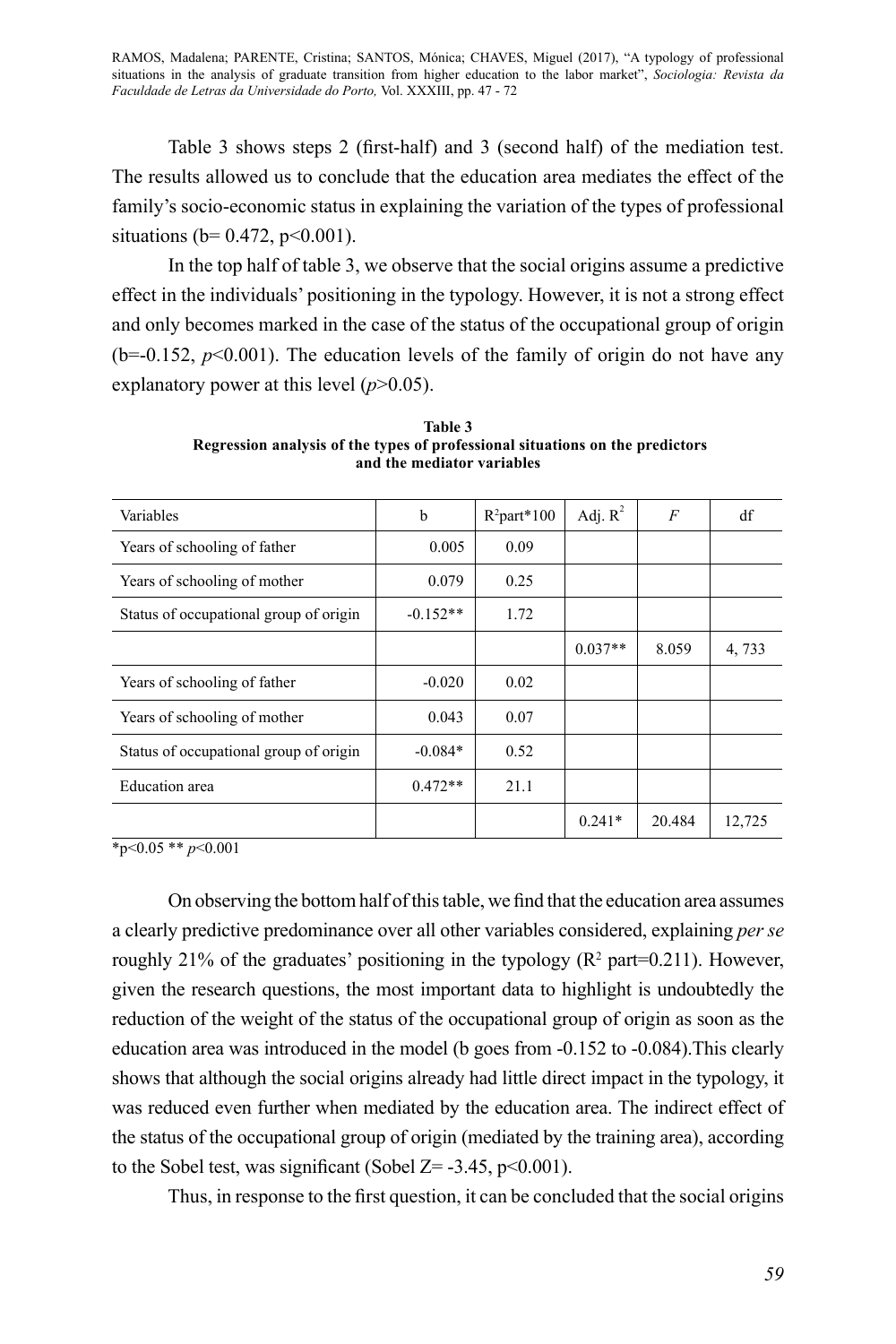are reflected in the positioning of individuals in the labor market. This conclusion is similar to most of the analyses conducted on the inequalities of employment insertion in European countries (e.g. Ballarino et al., 2013; Bernardi 2012; Bukodi and Goldthorpe, 2011; Erikson and Jonsson, 1998; Hansen, 2001; Mastekaasa, 2011; Zella, 2010); to varying degrees, these all report the impact of social origin on the insertion pathway even among graduates. In our analysis, the effect of social origins is not only low but occurs to a great extent through the training areas; in other words, because individuals of different social origins were distributed unequally across the various education areas before the start of their academic life.

These findings already indicate an answer to the second question. The low direct explanatory power of social origin gives strong support to the hypothesis that graduates of different social origins, who trained in similar areas, tend to share comparable positions in the labor market; in other words, the social leveling at universities resulting from academic socialization and having similar degrees is apparent and works as a mediator of the reproduction logic of social inequalities in graduates' transition to the labor market.

As we emphasized in a previous paper (Ramos, Parente e Santos, 2014), the period of the analysis may be a constraint for these results. In recent decades, Portuguese society has enjoyed a phenomenon of structural mobility which has led to the growing weight of Professionals and Technicians and Associate Professionals in the occupational structure. It is possible that the weakening of the structural mobility process resulting from the economic and financial crisis may be reflected in the strengthening of resources associated to social origin in the access to qualifying positions, even in the two universities under analysis, and thus upsetting the leveling effect to which we have just referred. The boosting of the role of social origin in the distribution of graduates in the social structure could, we believe, result fundamentally from two factors: on one hand, the increasing importance of the differentiation of family social capital in a context where job opportunities are more scarce; on the other, the widening gap in the access to post-graduate training as individuals from social backgrounds with less capital can no longer support the cost. In fact, the fees for masters and doctoral programs in Portugal are considerably higher than for graduation. Like Bernardi (2012), we would suggest that the importance of social origin in professional situations may differ in intensity over time, sometimes declining and others rising.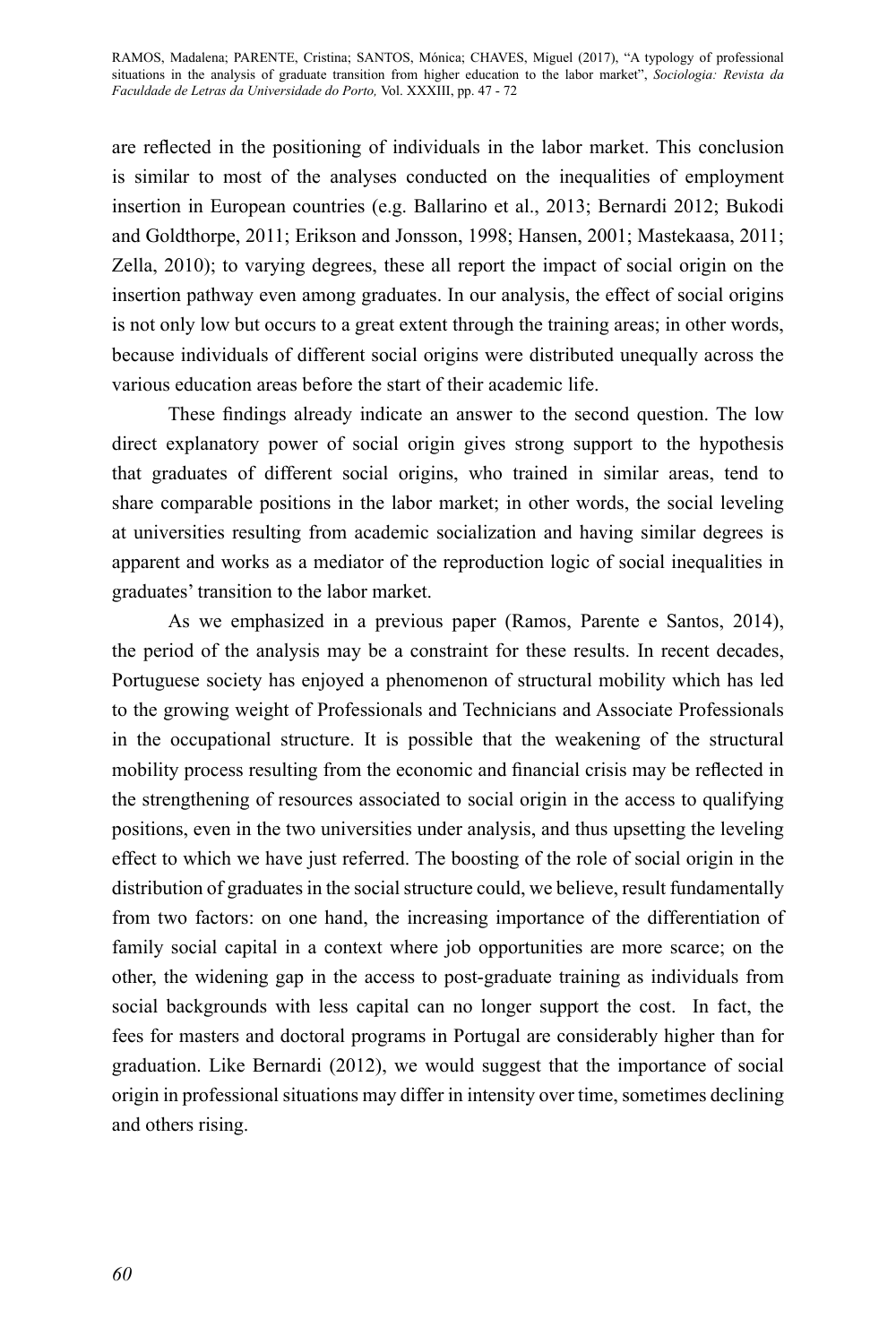# 4.2. The typology in the study of work orientations

A second topic in which the typology was of the utmost importance, this time as an independent variable, was the relationship between the graduates' positions in the occupational structure and the work orientations, specifically for the analysis of the importance of the former in shaping the latter.

In line with authors like Herzberg *et al.* (1959) or Rosenberg (1957), we systemized and operationalized work orientations using the concept of work values, that can be defined as "beliefs about the desirability of various work features and are usually defined by referencing several types of rewards derived from working" (Johnson, 2001a, p.317).

From the various existing typologies of work values (Dawis and Lofquist, 1984; Kasser and Ryan, 1996; Ryan and Deci, 2000; Harding and Hikspoors, 1995; Herzog, 1982; Marini *et al.*, 1996; Miller *et al.*, 2002; Johnson, 2002), we selected the one that supports the questionnaire of the *International Social Survey Programme* (ISSP) (Cabral *et al.*, 2000). This was due essentially to the need to limit the administration time of the questionnaire to the graduates. While on one hand we believe that the set of indicators used in the other typologies, like that of Johnson (2002) or Marini *et al.* (1996), is very sophisticated and detailed, on the other it is excessively long. This is a constraint in surveys that intend to address various topics using the telephone, as in our case. Moreover, the ISSP typology is being used in Portugal and other European countries (Cabral *et al.*, 2000), which thus means other larger populations can be compared with ours.

Despite the range of work values (e.g. extrinsic, intrinsic, altruistic, social and leisure), our analysis focuses only on the *intrinsic and extrinsic values*. While we acknowledge that distinguishing between intrinsic and extrinsic values is not in itself sufficient to explain the diversity of aspects that individuals value and seek through or at work, we believe it allows us to link together the majority and most significant aspects. The former refer to the importance individuals attribute to the rewards obtained from the nature of the work *per se* (e.g., opportunity to express one's interests and abilities). The extrinsic orientations refer to the importance individuals give to the consequences arising from the fact that they work (e.g., pay), or to their working conditions (e.g., security, prospects for promotion, pleasant working environment) irrespective of the kind of work (Johnson and Mortimer, 2011).

We added two further indicators to those of ISSP: "a job that allows me to be financially autonomous from my parents" and "a job that allows me to acquire new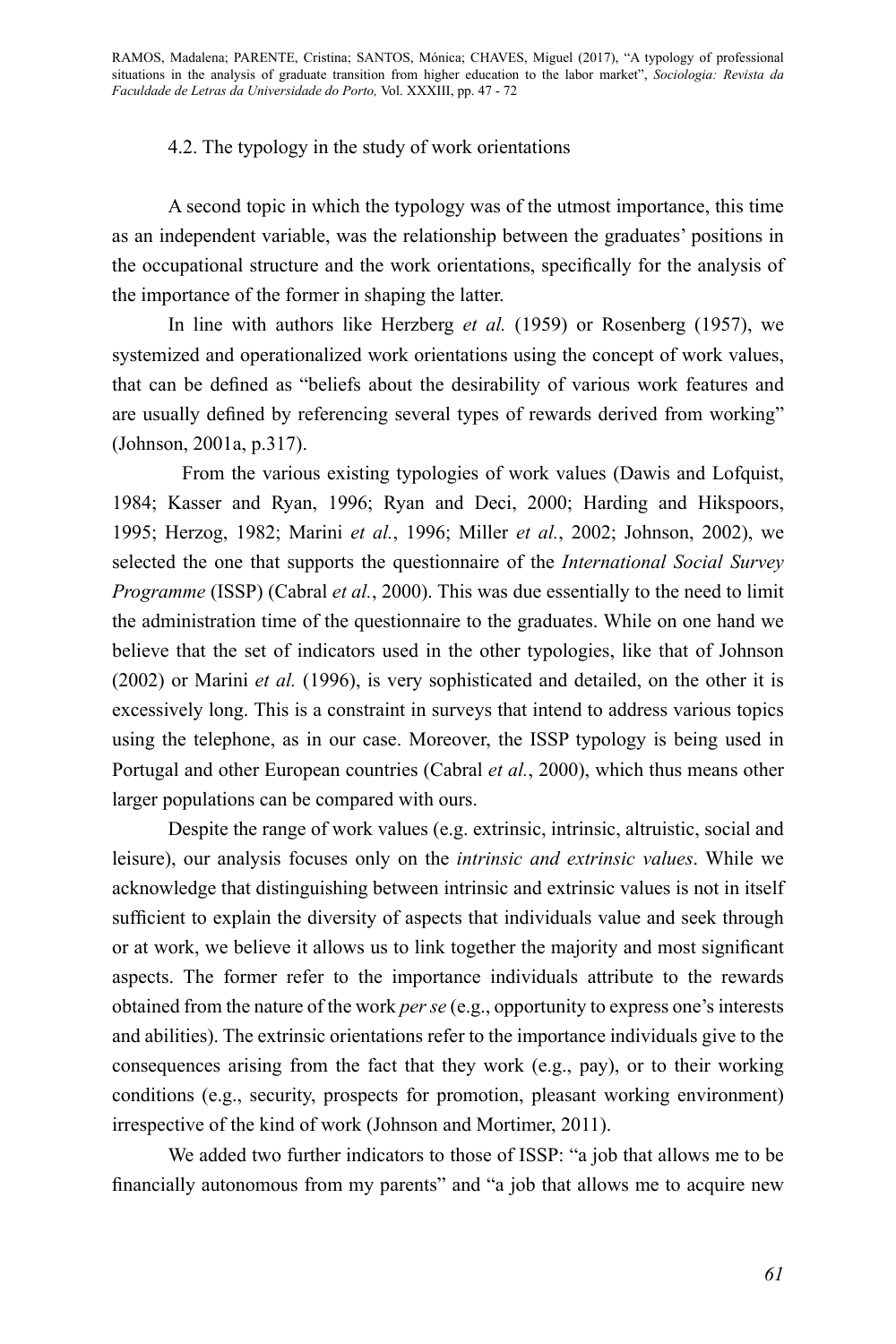knowledge". The first of these falls into the category of extrinsic orientations and reflects the importance of remuneration for labor, but placing it at a considerably lower expectation level than the item "a job that enables me to earn high wages". In turn, the indicator "a job that allows me to acquire new knowledge" reflects an intrinsic orientation; according to previous studies (Chaves, 2010), it is crucial when considering whether an occupation has positive qualities inherent to the work done, at least for individuals with a high level of education. Participants were asked to rate the importance of each of these features independently when assessing a job on a tenpoint scale (1=totally disagree; 10=totally agree).

In analytical terms, we depart from the more or less explicit hypothesis in previous studies (Kilpatrick *et al.*, 1964; Kohn, 1969; Gurin *et al.*, 1960; Centers and Bugental, 1966; Kohn and Schooler, 1983; Harry, 1975; Kalleberg and Stark, 1993) that professional situations offering greater security and material prosperity are positively correlated with intrinsic values and negatively correlated with extrinsic values. This hypothesis stems from a tradition based on the postulates advanced by Maslow (1954). The Maslowian theses have been subjected to empirical tests on various occasions (Mortimer and Lorence, 1979; Flanagan *et al.*, 1974; Tay and Diener, 2011; Wahba and Bridwell, 1976), and continue to be a part of contemporary sociological research. They have been developed in particular in contemporary studies coordinated by R. Ingleheart on the relationship between socio-economic change and the change in values. In fact, Ingleheart's studies are essentially based on the scarcity hypothesis. This hypothesis is generally used in the reflection on international values but can also be used to ponder on the differences found within a society (Inglehart and Welzel, 2005), "as the basic economic and physical security of individuals is met, values reflecting these needs are given a lower priority in relation to other, conflicting values" (Knutsen, 1990: 85-86). It is not difficult to anticipate the possibilities of convergence between this kind of thesis and the question of work values. Authors like Mortimer and Lorence (1979: 1362) specify them for example on stating: "when the individual has inadequate economic resources, income and the other extrinsic benefits of work assume the highest priority. When material needs are satisfied, the salience of extrinsic rewards decreases as the worker's attention turns to other, more intrinsic job satisfactions".

The hypothesis we advance was tested by comparing the average importance given to work values by the individuals in the different types of professional situation. We considered the following items as indicators of intrinsic values: "an interesting job"; "a job that allows me to acquire new knowledge" and "a job that allows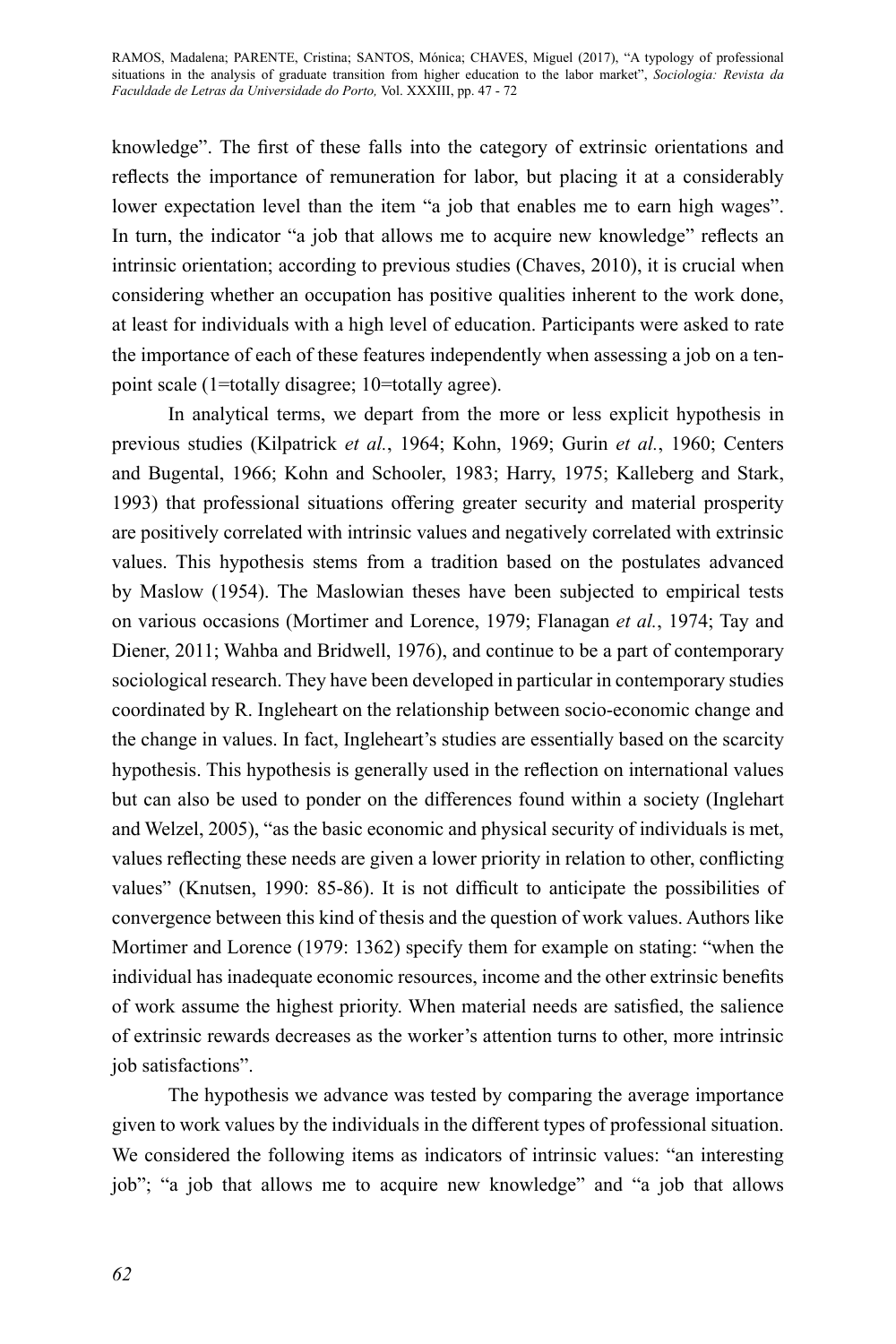autonomy"; indicators of extrinsic values are: "a secure and stable job"; "a job that allows me to earn high wages"; "opportunities for professional development" and "a job that allows me to be financially autonomous from my parents".

A multivariate analysis of variance (MANOVA) was used to determine whether the average values differed significantly in line with the type of professional situation.

In the case of intrinsic values, for which the average values range between 8.6 and 9.2, the MANOVA allowed us to conclude that the type of professional situation has a significant but very small effect on the variation of work values. (Wilks' *Lambda*=0.938, F(6, 1554)=2.154, *p*=0.039, η<sup>2</sup><sub>p</sub>=0.008). Having observed the multivariate significance of the "types of professional situation" factor, the univariate ANOVA allowed us to conclude that the effect is only statistically significant in the cases of "a job that allows me to acquire new knowledge" (*F*(2,779)=3.874, *p=*0.021,  $\eta_{\text{p}}^2$ =0.010) and "a job that allows autonomy" *F*(2,779)=3.776; *p*=0.023;  $\eta_{\text{p}}^2$ =0.010).

According to *post-hoc* Games-Howell tests, the graduates in the extreme types of professional situation, i.e., the ones in the most fragile situations (unemployed+type1+type2) and those in the most favorable situations (type4+ type5)<sup>7</sup> differ in the importance given to the item "a job that allows me to acquire new knowledge" (*p*=0.016), with the former giving it more importance. As for the item "a job that allows autonomy", the graduates in the most fragile professional situation differ significantly from both the intermediate group  $(p=0.030)$ , and the most comfortable group  $(p=0.026)$ . Again, it is the most fragile group that gives the greatest importance to this work value.

In the case of the *extrinsic values*, for which the average ranges between 7.7 and 9.4, the MANOVA indicated that the type of professional situation has a significant effect on the variation in work values when considered together, but it was again very small (Wilks' *Lambda*=0.983, F(6, 1552)=2.228, *p*=0.038, η<sup>2</sup><sub>p</sub>=0.009). However, having observed the multivariate significance of the types of professional situation, the univariate tests aimed at identifying the work value(s) in which differences were registered did not produce significant results (*p*>0.05). Although not a frequent situation, it can occur as multivariate tests working with more information about the dependent variables (correlations) can reveal differences that do not show up in the separate univariate tests for each dependent variable.

The findings from the tests allow us to conclude that, in this population,

 $\sigma$  To perform the MANOVA, and to obtain a balanced size of groups, the types of employment situation were clustered equally in just 3 types corresponding to the most fragile situation (unemployed+type1+ type 2), the intermediate situation (type3) and the most favorable employment situation (type4+type5).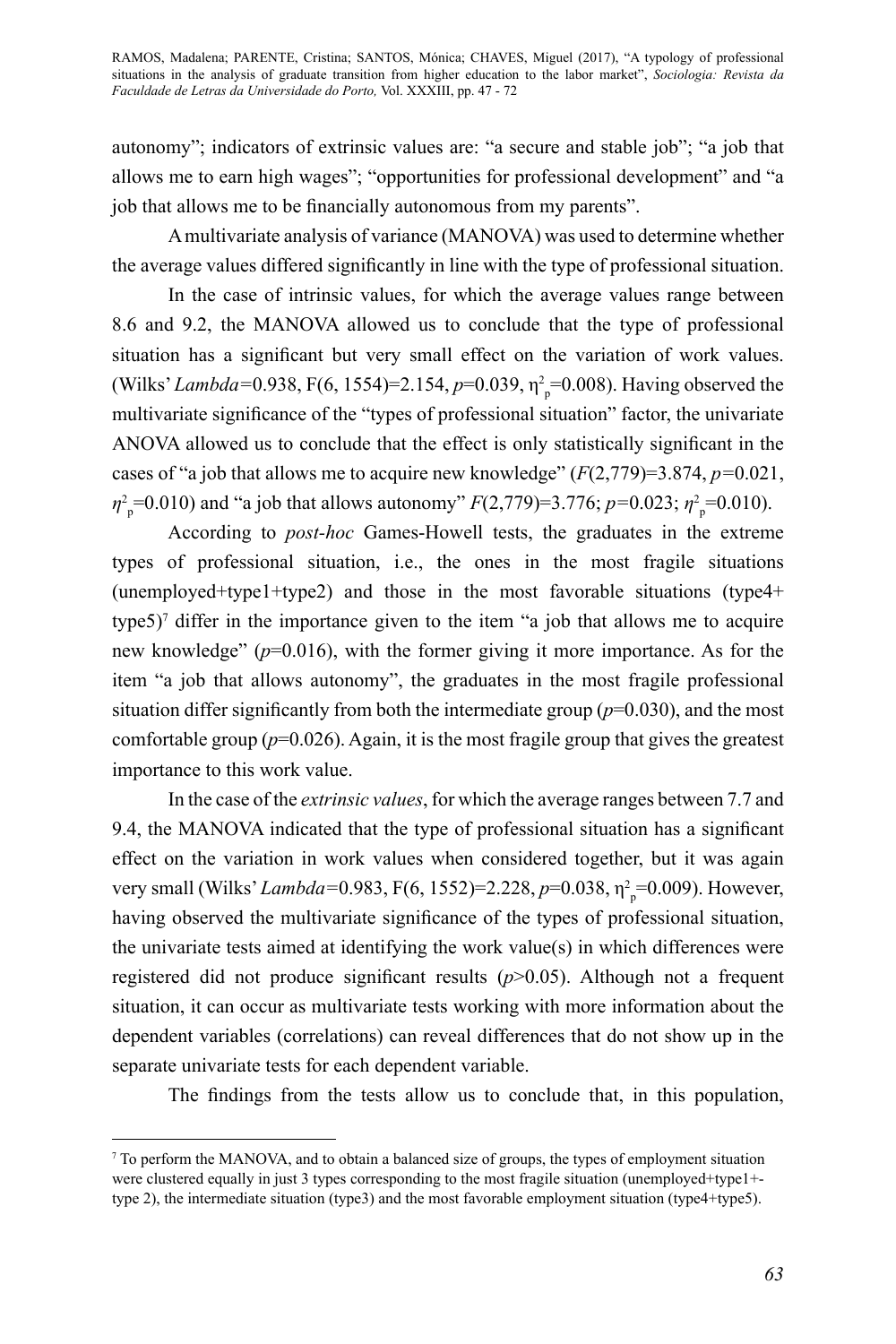the position in the occupational structure has very little influence on the relevance given to the different work values. To be more precise, contrary to the hypothesis advanced, it is the graduates in the most insecure and capitalized positions that show a slightly greater tendency to valorize the intrinsic values. This is compounded by another previous finding, namely that greater relevance is attributed to all of the intrinsic rewards, both overall and to each individually, than to the extrinsic benefits. For this, it is simply necessary to compare the average scores obtained by the items "an interesting job" (9.0), "a job that allows me to acquire new knowledge" (8.9) and "a job that allows autonomy" (8.7) with those of the items "opportunities for professional development" (8.4), "a job that allows me to earn high wages" (7.8) and "a secure and stable job" (8.5). The only exception to this is the importance given to "a job that allows me to be financially autonomous from my parents" (9.2), which is on average higher than the score of any other extrinsic and intrinsic value (and has the lowest dispersion)<sup>8</sup>.

With this exception, the observation that the importance given to the intrinsic values was not only greater than that of extrinsic values but that it does not appear to oscillate right through the typology confronts us with a sociological enigma - how can the valorization levels of intrinsic work rewards cut across this population of graduates in such a way that their variation seems to be unaffected by their unequal positioning in the occupational structure and, therefore, by the change in some of the most important material living conditions?

Although the answer to this question is clearly beyond the scope of this article, and already examined in another text (Chaves, Ramos e Santos, 2016), we would like to stress some aspects.

First of all, highlight the importance of two expanding features of the centurylong process of individuation - the idea that individuals should be governed by the search for "self-fulfillment" and the belief that this self-fulfillment cannot be achieved on the fringes of "authenticity" (Giddens, 1991; Bauman 2008)); secondly, the progressive weakening of an ascetic ethic that involves renunciation and sacrifice (Bauman, 2004, 2008; Lipovestsky, 1992, Bourdieu, 1979). We argued that these two

<sup>8</sup> For the purpose of the study, the item "a job that permits financial autonomy from my parents" is an extrinsic reward which, like the item "high remuneration" (the least valued in our sample), is focused on the remuneratory aspects of having a job. However, the wage scale is fixed in this case at a level that is not necessarily "high". Individuals should only have the possibility to depend on their families for expenses they consider important or indispensable. This result also strengthens the hypothesis we already formulated on another matter (Chaves, 2010), that despite the turbulence and complexification of the process of transition to adulthood, self-sufficiency remains a nuclear vector in how individuals envision these dynamics, as well as in the very social reproduction process of contemporary societies.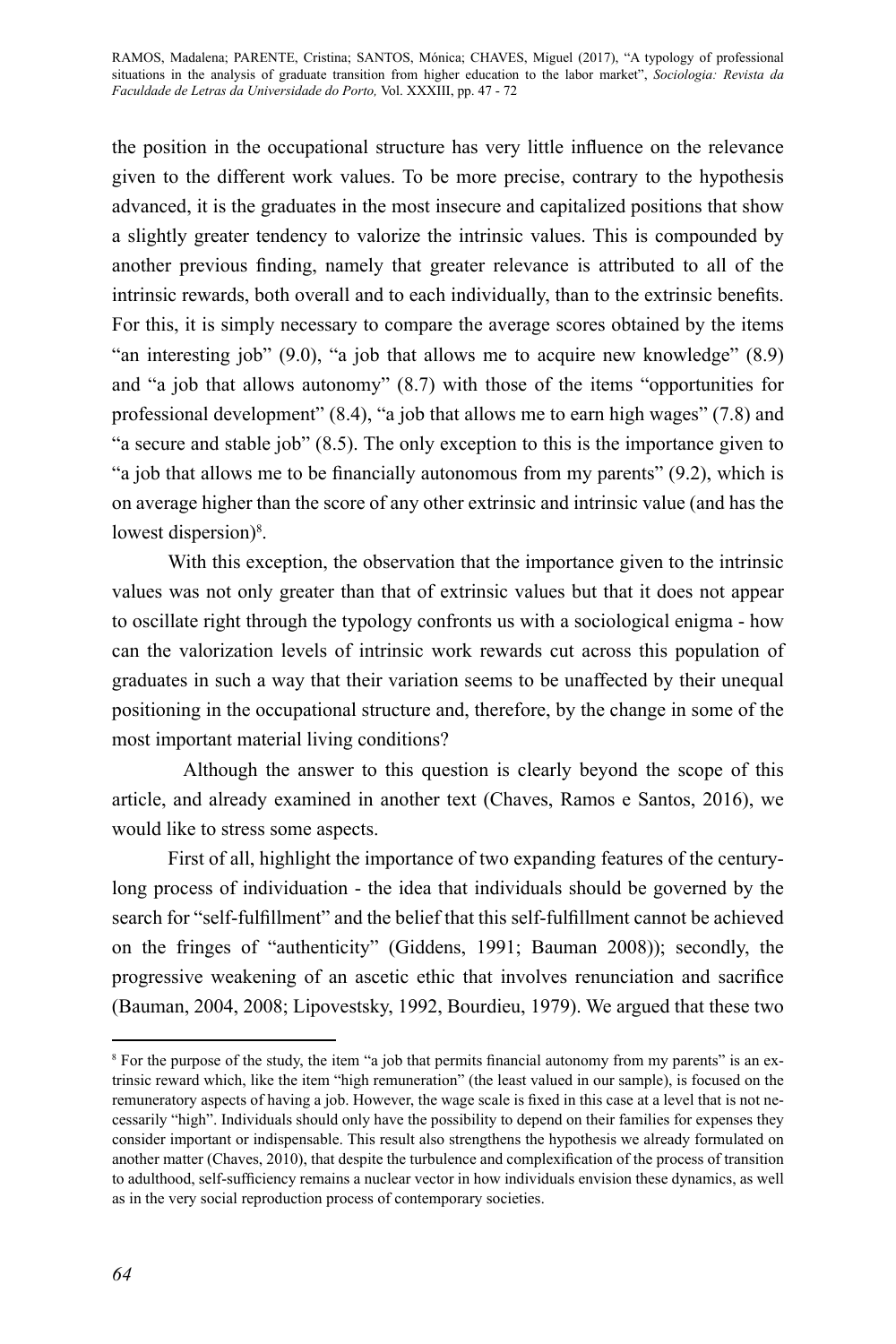types of marked cultural transformations are nowadays expressed in the work sphere "in the praise of a job that can provide intrinsic rewards, and in the subjective rejection of working activities which, now or in the long term, will not allow them to fulfill this kind of goal" (Chaves, Ramos e Santos, 2016).

The pertinence and suitability of these interpretations will be examined through the 40 in-depth interviews lately conducted. Through this new qualitative *corpus* we will try to determine whether the importance given to the extrinsic and intrinsic values has changed in any way, during this time that Portugal and other Southern European countries have been immersed in a severe financial and economic crisis, one that has given rise to soaring unemployment rates, contractual instability and lower wages affecting the young population in particular and notably the more highly qualified.

# **5. Conclusion**

This article is part of a set of studies on the insertion of graduates in the labor market, using surveys as their chief data collection technique. Its main objective was to contribute to enhancing the scope of these surveys, not only in the study of the transition to work, but also in the analysis of sociological problems that hold important affinities with the latter.

We argue that one of the ways of contributing to this objective is by increasing the importance attributed to the construction of typologies of professional situations and professional paths, and fostering their methodological and analytical development. Formed from a set of core values that characterize the position or trajectories of individuals in the occupational structure, these typologies permit the definition of classifications that regroup complex and disparate realities into a limited number of representative situations, highlighting the statistical regularities of situations or pathways (Giret, 2000).

The typological construction that we tested in this article began by mobilizing five variables inspired on different proposals of regulation theory, for the analysis of the wage relation (Boyer, 1986; Hall and Soskice, 2001; Gourevitch and Hawe, 2001), in the context of the generalized trend towards flexibilization of human resources in western economies, namely "professional qualification", "employment situation", "remuneration", "contract" and "weekly working hours".

We test the heuristic potential of the typology of professional situation, both as a dependent and independent variable, in response to two questions. Firstly, to what extent the social origin of the graduates explains their unequal distribution within the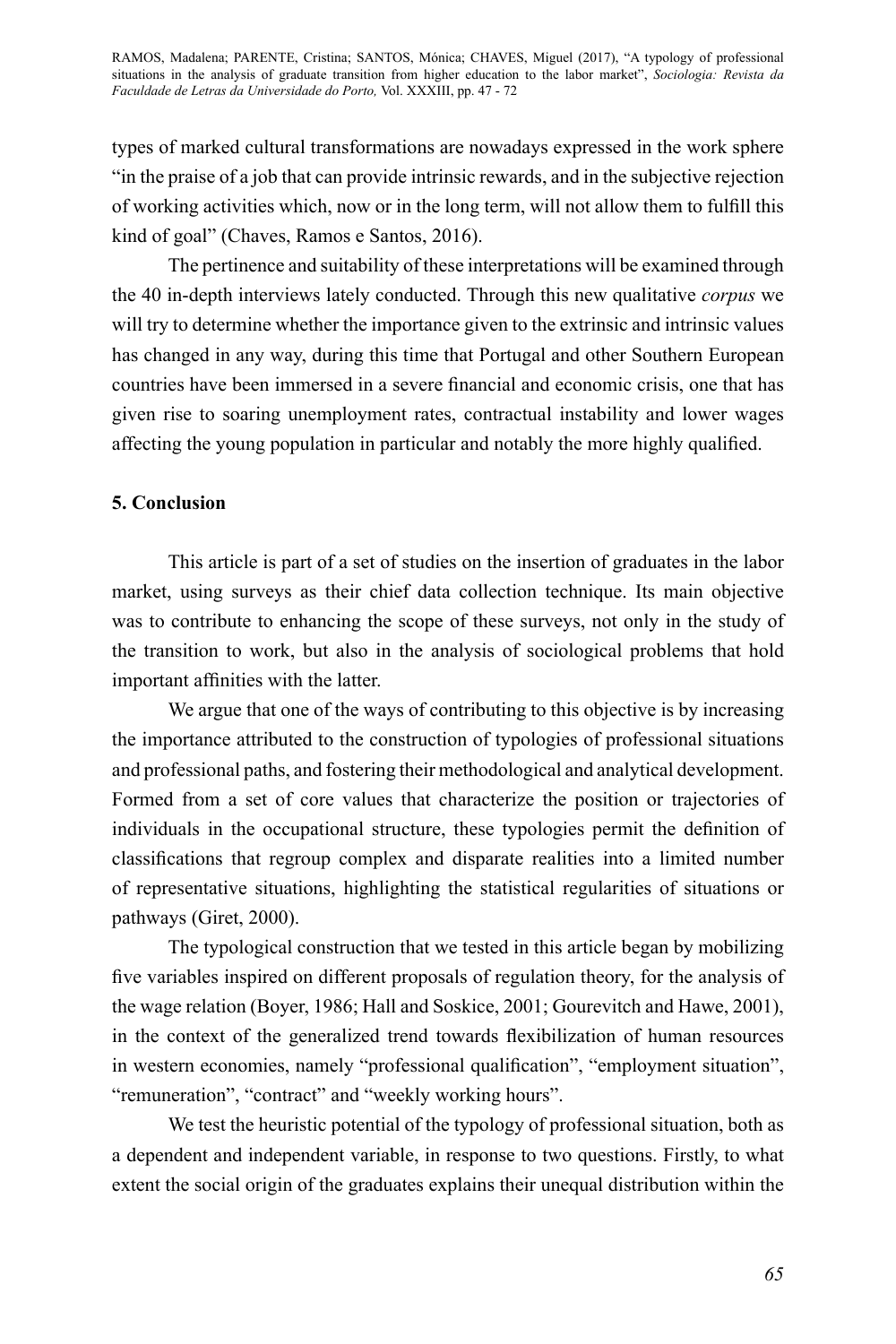occupational structure, and can the academic path lead to social leveling by allowing individuals who trained in the same scientific area to reach similar positions in the labor market? Secondly, are different types of professional situation good predictors of the graduates' value orientations in relation to employment? Bearing in mind that the locus of analysis is situated at the moment of the graduates' transition to work, we must recognize that the subject has received little attention internationally and is almost unheard of in Portugal.

In response to the first question, it was concluded that although higher education is known to be a social leveler, it continues to be permeated by reproduction logics of inequalities that go beyond it and, to use the Bourdieuan formulation (Bourdieu and Passeron, 1964, 1970), help legitimize it insofar as they help convert social inequalities into schooling inequalities. This effect was largely due to the fact that individuals from distinct positions in the social structure tend to be distributed differently across the various training areas. It can be said that these dynamics – leveling and reproducers of inequalities – essentially share the same mediator, i.e., training areas.

In the second question, in an evaluative scenario characterized by a predominance of intrinsic over extrinsic orientations, it was clear that the importance of intrinsic and extrinsic values bears almost no relation to variations in levels of job security and material prosperity in this population. These observations allowed us to advance hypotheses in answer to the following question: why is the variation in the importance of intrinsic values uncorrelated to differences in some of the most important material living conditions?

It is true that the results obtained relate to the period immediately prior to a severe decline in the financial, economic and employment situation that accompanied and followed the request for a bailout made by the Portuguese government and by other southern European countries to the three international lending institutions (IMF, European Commission and European Central Bank). The resulting typology and conclusions will be used again in the future, ideally through a survey that covers the entire Portuguese higher education system.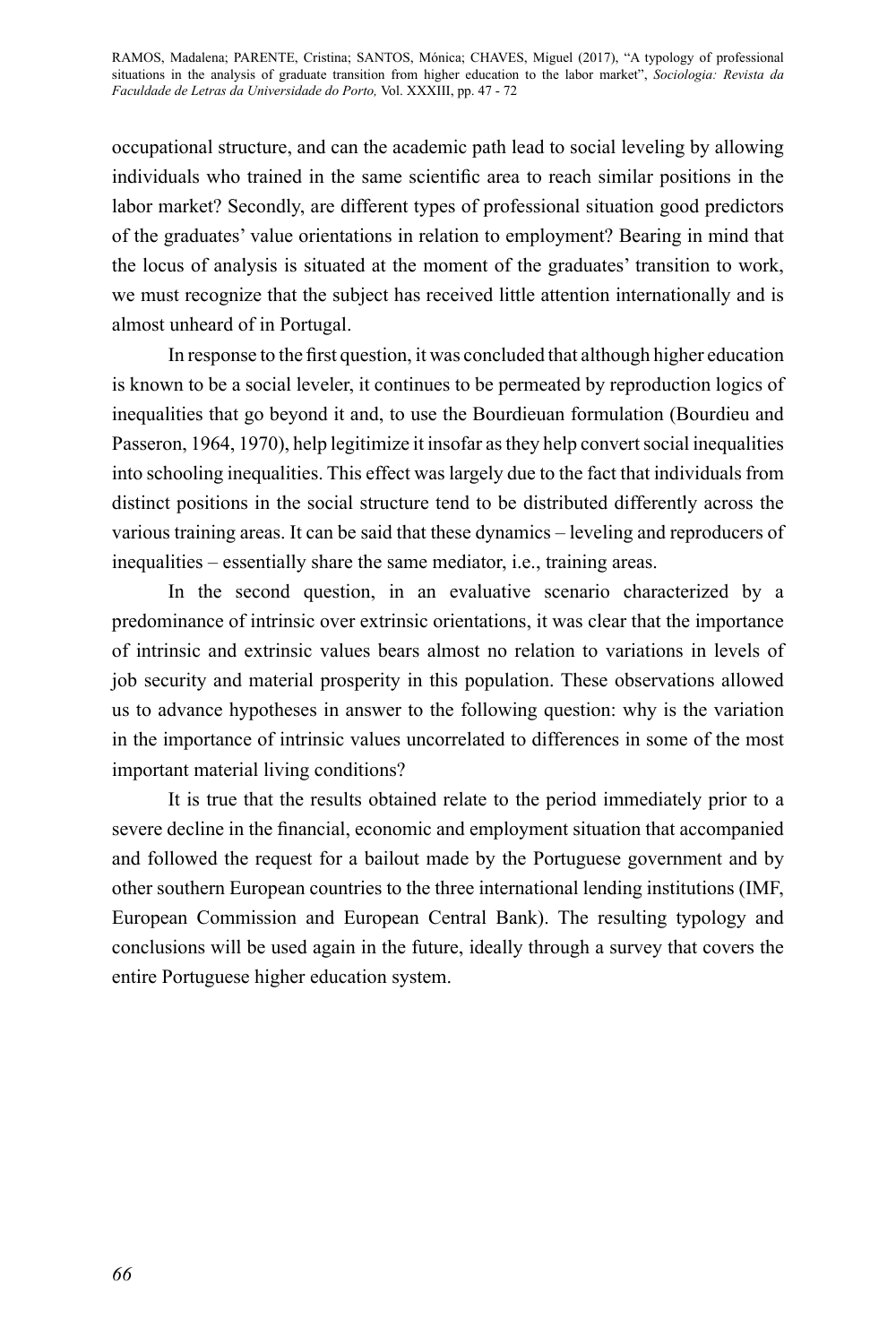### **References**

- ALVES, Mariana Gaio; ALVES, Natália; CHAVES, Miguel (2012), "Inserção profissional e razões de ingresso e reingresso no ensino superior: um ponto de partida para uma temática em aberto", *Sociologia, Problemas e Práticas, vol. 69, pp. 99-118.*
- ALLEN, Jim; DE WEERT, Egbert (2007), "What Do Educational Mismatches Tell Us About Skill Mismatches? A Cross-country Analysis", *European Journal of Education, vol. 42, pp. 59–73.*
- ALLEN, Jim; VAN DER VELDEN, Rolf (eds.) (2007), *The Flexible Professional in the Knowledge Society: General Results of the REFLEX*. Research Centre for Education and the Labour Market, Maastricht University.
- ALMEIDA, João Ferreira *et al*. (2003), *Diversidade na Universidade. Um Inquérito aos Estudantes de Licenciatura,* Oeiras: Celta Editora.
- BALLARINO, Gabriele; BERNARDI, Fabrizio; PANICHELLA, Nazareno (2013), "Social inequality, educational expansion and return to credentials: a comparison between Italy and Spain". *Paper presented at XI Congreso Español de Sociología*. [Consul. a 30.06.2014]. Disponível em: http://www. fes-web.org/uploads/files/modules/congress/11/papers/337.pdf.
- BALSA, Casimiro *et al*. (2001), *Perfil dos Estudantes do Ensino Superior: Desigualdades e Diferenciação,* Lisboa, Colibri/CEOS.
- BARON, Ruben M.; KENNY, David (1986), "The Moderator-Mediator Variable Distinction in Social Psychological Research: Conceptual, Strategic, and Statistical Considerations", *Journal of Personality and Social Psychology*, vol. 51(6), pp. 1173-1182.
- BAUDRILLARD, Jean (1970), *The Consumer Society: Myths and Structures,* London, Sage *Publications Ltd.*
- BAUMAN, Zygmunt (2004), *Wasted Lives: Modernity and its outcasts,* Oxford, Polity Press.
- (2008), *The art of life*, Cambridge, Polity Press.
- BAUMEISTER, ROY F. (1986), *Identity: Cultural change and the struggle for self*, New York, Oxford University Press.
- BERNARDI, Fabrizio (2012), "Social origins and inequality in educational returns in the labour market in Spain", *EUI Working Paper*. European University Institute, [Consult.30.06.2014]. Disponível em: http://cadmus.eui.eu/bitstream/handle/1814/24375/SPS\_2012\_05.pdf?sequence=1.
- BRADBURN, Ellen M.; NEVILL, Stephanie; CATALDI, Emily Forrest (2006), *Where Are They Now? A Description of 1992–93 Bachelor's Degree Recipients 10 Years Later (NCES 2007-159)*, Washington, DC, US Department of Education, National Centre for Education Statistics.
- BOURDIEU, Pierre; PASSERON, Jean-Claude (1964), *Les héritiers: les étudiants et la culture*, Paris, Les Éditions de Minuit.
- (1970), *La reproduction*, Paris, Les Éditions de Minuit.
- (1979), *La Distinction,* Paris, Les Éditions de Minuit.
- BORDEN, Victor M.H. (2003), "Las encuestas a egresados universitários como médio para la mejora de las univerdidades: lecciones desde Estados Unidos", *in* J.V.García (org.), *Métodos de análisis de la inserción laboral de los universitários,* Madrid, Consejo de Coodinación Universitaria, pp.81-94. [Consult. a 30.06.2014]. Disponível em: http://200.6.99.248/~bru487cl/files/libros/Tendencias/pdf/ Insercion\_laboral.pdf.
- BOYER, Robert (1986), *La Théorie de la Régulation*, Paris, Éditions La Découverte.
- BUKODI, Erzsébet; GOLDTHORPE, John H. (2011), "Social class returns to higher education: chances of access to the professional and managerial salariat for men in three British birth cohorts", *Longitudinal and Life Course Studies*, vol.2(2), pp.185-201.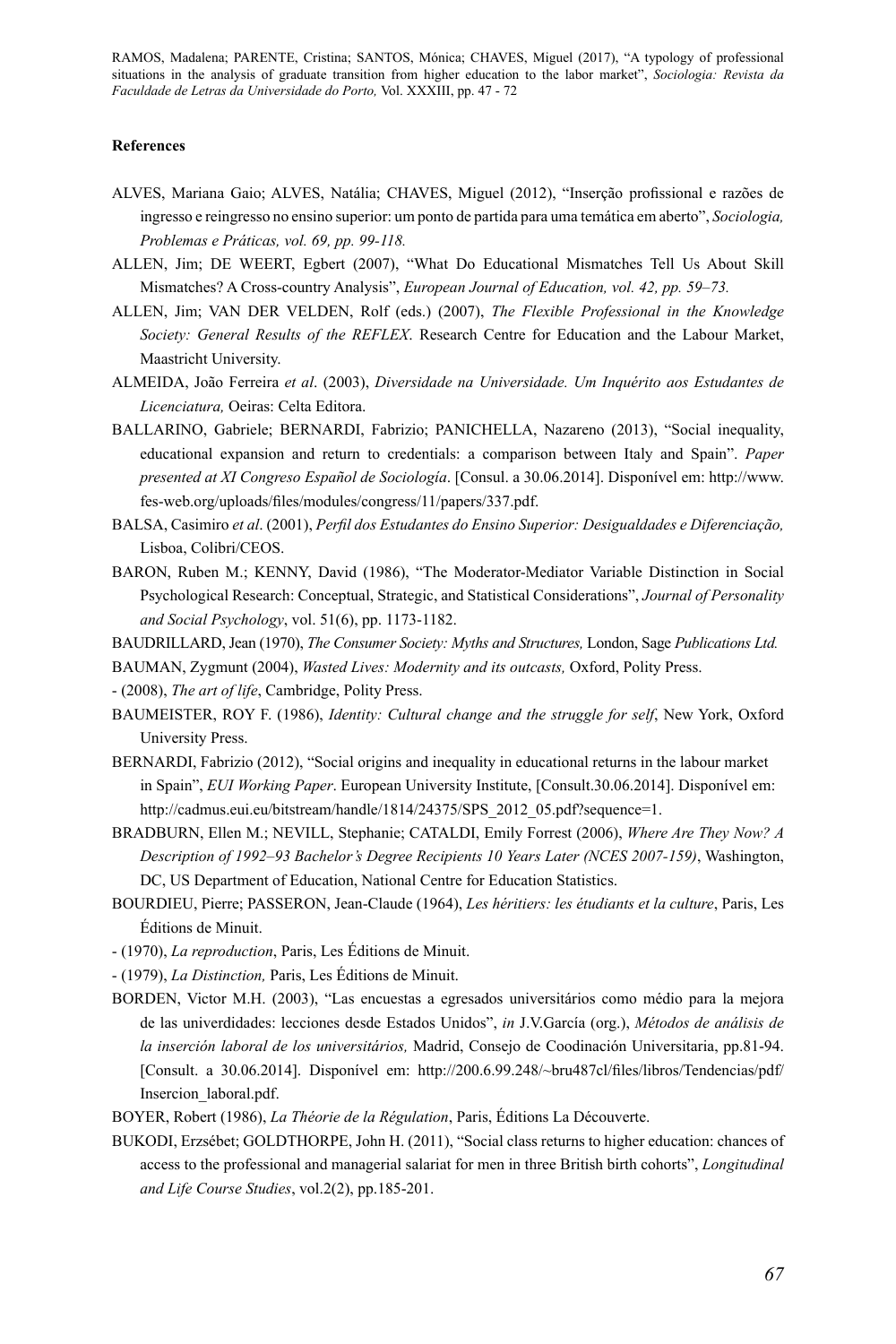- CABRAL, Manuel Villaverde; VALA Jorge; FREIRE, João (orgs.) (2000), *Trabalho e Cidadania*, Lisboa, ICS/ISSP.
- CARVALHO, Helena (2008), *Análise de multivariada de dados qualitativos: utilização da análise de correspondências múltiplas com o SPSS*, Lisboa, Sílabo.
- CENTERS, Richard; BUGENTALl, Daphne E. (1966), "Intrinsic and Extrinsic Motivations among Different aspects of the working Population", *Journal of Applied Psychology,* Vol. 50, pp.193- 97.
- CHAVES. Miguel (2010), *Confronto com o trabalho entre jovens advogados. As novas configurações da inserção profissional,* Lisboa, Imprensa das Ciências Sociais.
- CHAVES, Miguel; RAMOS, Madalena; SANTOS, Rui (2016), "Convergences and disparities of work orientations among recent graduates in Southern Europe: the Portuguese case", *Sociologia Problemas e Práticas,* Vol. 80, pp. 9-29.
- COATES, Hamish; EDWARDS, Daniel (2010), "The Graduate Pathways Survey: New Insights on Education and Employment Outcomes Five Years after Bachelor Degree Completion", *Higher Education Quarterly*, vol.65, pp.74-93.
- CRUZ, Manuel Braga; CRUZEIRO, Maria Eduarda (1995), *O Desenvolvimento do Ensino Superior em Portugal,* Lisboa, DPGF.
- DAWIS, René V.; LOFQUIST, Lloyd H. (1984), *A Psychological Theory of Work Adjustment,* Minneapolis, University of Minnesota Press.
- ERIKSON, Robert; JONSSON, Jan O. (1998), "Social origin as an interest-bearing asset: family background and labour-market rewards among employees in Sweden", *Acta Sociologica*, vol. 41, pp. 19-36.
- EUROSTAT (2009), *Bologna Process in Higher Education in Europe. Key Indicators on the Social Dimension and Mobilit*. Luxemburg: Office for the Official Publications of the European Communities, [Consul. a 30.06.2014]. Disponível em: http://www.uis.unesco.org/Education/Documents/KS-78-09- 653-EN.pdf.
- FINNIE, Ross (2000), "From school to work: The evolution of early labour market outcomes of Canadian post-secondary graduates", *Canadian Public Policy*, vol. 26(2), pp. 197–224.
- (2004), "The School-to-Work Transition of Canadian Post-secondary Graduates: A dynamic analysis", *Journal of Higher Education Policy and Management*, vol. 26(1), pp. 35-58.
- FLANAGAN, Robert; STRAUSS, George; ULLMAN, Lloyd (1974), "Worker discontent and work place behavior", *Industrial Relations, vol.* 13, pp. 101-23.
- GIDDENS, Anthony (1991), *Modernity and Self-Identity: Self and Society in the Late Modern Age,* Cambridge, Polity Press.
- GIRET, Jean-François (2000), *Pour une Économie de l'Insertion Professionnelle des Jeunes,* Paris, CNRS.
- GIRET, Jean-François; LOPEZ, Alberto ; ROSE, José (2005), *Des formations pour quels emplois*?, Paris, La Découverte.
- GOUREVITCH, Peter; HAWES, Michael (2001), "Understanding national production systems: comparative capitalism in the globalized economy", *Working Paper Series: Annual Meeting of the American Political Science Association*, University of California at San Diego, California.
- GURIN, Gerald; VEROFF, Joseph; FELD, Sheilla (1960), *Americans View Their Mental Health*, New York, Basic Books.
- HALL, Douglas T.; NOUGAIM, Khalil E. (1968). "An Examination of Maslow's Need Hierarchy in an Organizational Setting", *Organizational Behavior and Human Performance,* vol. 3, pp. 12 -35.
- HALL, Peter A.; SOSKICE, David (orgs.) (2001), *Varieties of Capitalism: The Institutional Foundations of Comparative Advantage*, Oxford, Oxford University Press.
- HANSEN, Marianne Nordli (2001), "Education and economic rewards: variations by social-class origin and income measures", *European Sociological Review*, vol. 17(3), pp. 209-231.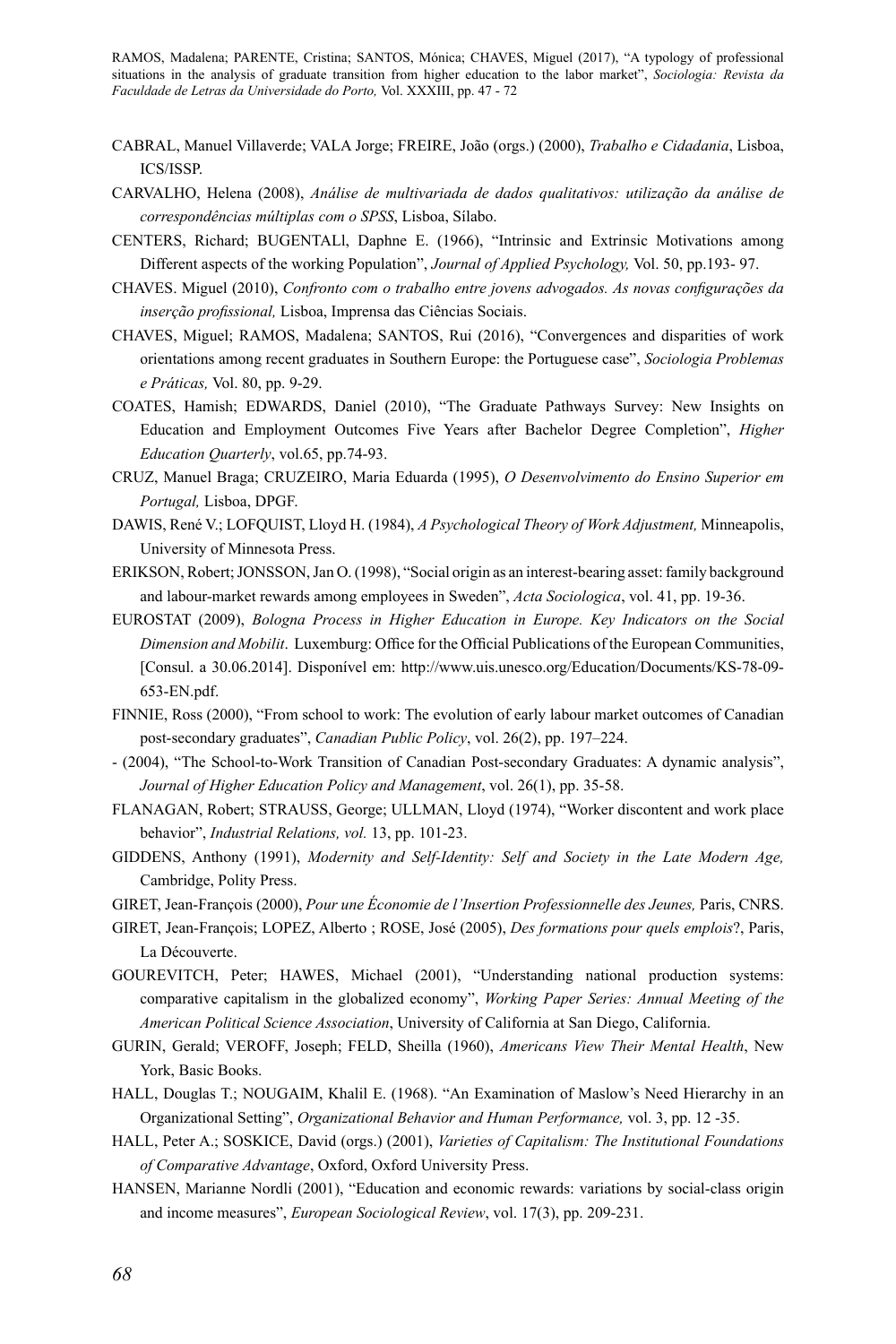- HARDING, Stephen D.; HIKSPOORS, Frans J. (1995), "New Work Values: in Theory an in Practice", *International Social Science Journal*, vol. 145, pp. 441-55.
- HARRY, Joseph (1975), "Occupational Level and the Love of Money", *Sociological Focus,* vol. 8, pp. 181-90.
- HERZBERG, Frederick; MAUSNER, Bernard; SNYDERMAN, Barbara Bloch (1959), *The Motivation to Work,* New York, John Wiley and Sons.
- HERZOG, A. Regula (1982), "High School Seniors Occupational Plans and Values Trends in Sex Differences 1976 Through 1980". *Sociology of Education,* vol. 55, pp. 1-13.
- HOUT, Michael (1988), "More universalism, less structural mobility", *American Journal of Sociology*, vol. 93, pp. 1358-1400.
- INGLEHART, Ronald; WELZEL, Christian (2005), *Modernization, Cultural Change and Democracy,* New York, Cambridge University Press.
- JOHNSON, Monica Kirkpatrick (2001a), "Change in job values during the transition to adulthood", *Work and Occupations,* vol. 28(3), pp. 315-45.
- (2001b), "Job values in the young adult transition: stability and change with age", *Social Psychology Quarterly*, vol. 64, pp. 297-317.
- JOHNSON, Monica Kirkpatrick (2002), "Social origins, adolescent experiences and work value trajectories during the transition to adulthood", *Social Forces,* vol. 80(4), pp. 1307-1341.
- JOHNSON, Monica Kirkpatrick; MORTIMER, Jeylan T. (2011), "Origins and outcomes of judgments about work", *Social Forces*, vol. 89(4), pp. 1239-60.
- KALLEBERG, Arne L.; STARK, David (1993), "Career strategies in capitalism and socialism: work values and job rewards in the United States and Hungary", *Social Forces,* vol. 72(1), pp.181-98.
- KASSER, Tim; RYAN, Richard M. (1996), "Further examining the American dream: Differential correlates of intrinsic and extrinsic goals", *Personality and Social Psychology Bulletin*, vol. 22, pp. 280-87.
- KILPATRICK, Franklin P.; CUMMINGS, Milton C.; JENNINGS, M. Kent (1964), *The Image of the Federal Service*, Washington, D.C, Brookings Institution.
- KOHN, Melvin (1969), *Class and Conformity: A study in values,* Homewood, Dorsey.
- KOHN, Melvin; SCHOOLER, Carmi (1983), *Work and personality: An Inquiry into the impact of social stratification,* Norwood, Ablex.
- KNUTSEN, Oddbjørn (1990), "Materialist and post materialist values and social structure in the Nordic countries: a comparative study", *Comparative Politics*, vol. 23(1), pp. 85-104.
- MARINI, Margaret Mooney; FAN, Pi-Ling; FINLEY, Erica; BEUTEL, Ann M. (1996), "Gender and job values", *Sociology of Education*, vol. 69, pp. 49-65.
- Marques, Ana P.; Alves, Mariana G. (orgs.), *Inserção Profissional de Graduados em Portugal: (Re) configurações Teóricas e Empíricas,* Braga, Húmus, 2010
- MASLOW, ABRAHAM H. (1954), *Motivation and Personality,* New York, Harper and Row.
- MASTEKAASA, Arne (2011), "Social origins and labour market success: stability and change over Norwegian birth cohorts 1950–1969", *European Sociological Review*, vol. 27(1), pp. 1-15.
- MILLER, Michael J.; WOEHR, David J.; HUDSPETH, Natasha (2002), "The Meaning and measurement of work ethic: Construction and initial validation of a multidimensional inventory", *Journal of Vocational Behavior,* vol. 60, pp. 451-89.
- MORA, José-Ginés (org.) (2008), "The labour market of European higher education graduates: Some analytical Approaches", *European Journal of Education*, vol. 42(1) (special issue).
- MORTIMER, Jeylan T.; LORENCE, Jon (1979), "Work experience and occupational value socialization: a longitudinal study", *American Journal of Sociology*, vol. 84(6), pp. 1361-85.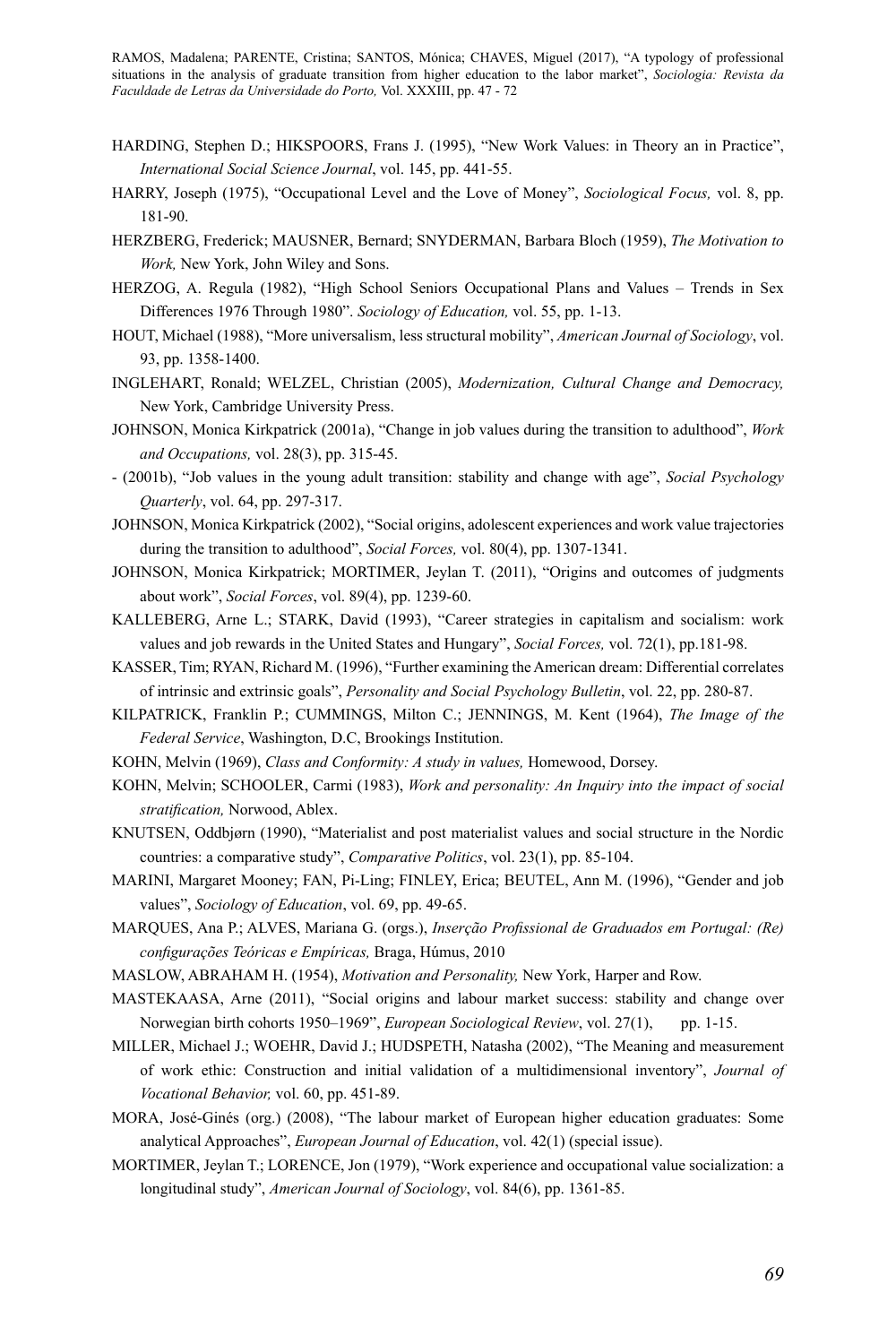- OPHEIM, Vibeke (2007), "Equal opportunities? The effect of social background on transition from education to work among graduates in Norway", *Journal of Education and Work*, vol. 20(3), pp. 255- 282.
- PAUGAM, Serge (2006), "Les fragmentations de la société salariale. Un autre regard sur la structure sociale", *Sociologia*, vol.16, pp. 161-176.
- PAUGAM, Serge (2007), *Le salarié de la précarité. Les nouvelles formes de l'intégration professionnelle*, Paris, PUF.
- PURCELL, Kate; ELIAS, Peter; DAVIES, Rhys; WILTON, Nick (2005), *The Class of '99: Graduate careers four years after graduation*, London, DfES Project.
- RAMOS, Madalena, PARENTE, Cristina; SANTOS, Mónica (2014), "Os licenciados em Portugal: uma tipificação de perfis de inserção profissional", *Educação e Pesquisa*, vol. 40(2), pp. 383-400.
- REBELO, Glória (2004), *Flexibilidade e Precariedade no Trabalho Análise e Diagnóstico*, Lisboa, FCT/ Dinâmia.
- RYAN, Richard M.; DECI, Edward L. (2000), "Self-determination theory and the facilitation of intrinsic motivations, social development, and well-being", *American Psychologist*, vol. 55, pp. 68-78.
- ROSENBERG, Morris (1957), *Occupations and Values,* Glencoe, Illinois, The Free Press.
- SCHNAPPER, Dominique (2000), A *Compreensão Sociológica*, Lisboa, Gradiva.
- SCHOMBURG, Harald; TEICHLER, Ulrich (2006), *Higher Education and Graduate Employment in Europe, Results from Graduate Surveys from Twelve Countries,* Dordrecht, Springer.
- SCHOMBURG, Harald; TEICHLER, Ulrich (eds) (2011), *Employability and Mobility of Bachelor Graduates in Europe: Key Results of the Bologna Process,* Rotterdam, Sense Publishers.
- TAY, Louis; DIENER, Ed (2011), "Needs and subjective well-being around the world", J*ournal of Personal Social Psychology,* vol. 101(2), pp. 354-65.
- TEICHLER, Ulrich (1999a), "Higher Education Policy and the World of Work: Changing Conditions and Challenges", *Higher Education Policy,* vol. 12(4), pp. 285-312.
- (1999b), "Research on the Relationships between Higher Education and the World of Work: Past Achievements, Problems and New Challenges", *Higher Education,* vol. 38(2), pp.169-190.
- TEICHLER, Ulrich (Ed.) (2007), *Careers of university graduates: Views and experiences in comparative perspective,* Dordrecht, Springer.
- TEICHLER, Ulrich (2009), *Higher education and the world of work: Conceptual framework, comparative perspectives, empirical findings*, Rotterdam, Sense Publishers.
- TORCHE, Florencia (2011), "Is a college degree still the great equalizer? Intergenerational mobility across levels of schooling in the United States", *American Journal of Sociology*, vol. 117(3), pp. 763-807.
- TRIVENTI, Moris (2011), "The role of higher education stratification in the reproduction of social inequality in the labour market: a comparative study of recent European graduates" *MRPA Paper*, vol.17, pp.1-35.
- WAHBA, Mahmoud A.; BRIDWELL, Lawrence G. (1976), "Maslow reconsidered: a review of research on the need hierarchy theory", *Organizational Behaviour and Human Performance,* vol.15, pp.212-40.
- ZELLA, S. (2010), "Changes in the role of educational qualifications on entry into the labor market: evidence from the Italian case", *Italian Journal of Sociology of Education*, vol.2, pp.81-106.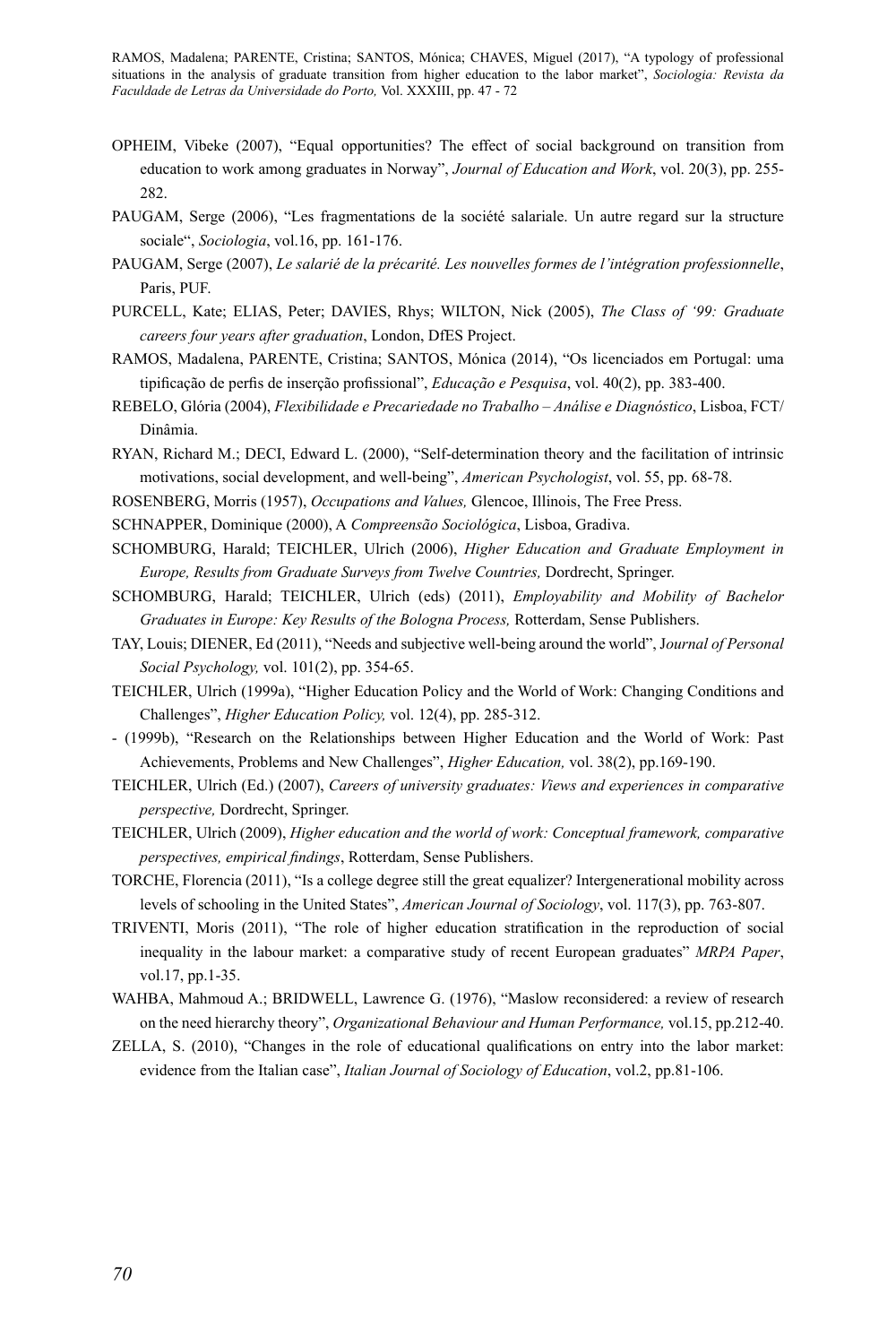**Madalena Ramos** (Corresponding author). Instituto Universitário de Lisboa (ISCTE-IUL), (Lisboa, Portugal). Centro de Investigação e Estudos de Sociologia (CIES-IUL) (Lisboa. Portugal). Endereço de correspondência: Av. das Forças Armadas s/n, 1649-026 Lisboa. Portugal. *E-mail:* madalena.ramos@iscte.pt.

**Cristina Parente**. Faculdade de Letras da Universidade do Porto (FLUP), (Porto, Portugal) Instituto de Sociologia da Universidade do Porto (IS-UP) (Porto, Portugal). Endereço de correspondência: Via Panorâmica s/n, 4150-564 Porto. Portugal. *E-mail*: cparente@letras. up.pt.

**Mónica Santos**. Instituto de Sociologia da Universidade do Porto Faculdade de Letras da Universidade do Porto (IS-UP), (Porto, Portugal). Endereço de correspondência: Faculdade de Letras da Universidade do Porto, Via Panorâmica s/n, 4150-564 Porto. Portugal.

*E-mail*: mosantos@letras.up.pt.

**Miguel Chaves**. Faculdade de Ciências Sociais e Humanas da Universidade Nova de Lisboa (FSCH), (Lisboa, Portugal), Centro Interdisciplinar de Ciências Sociais (CICS.NOVA), (Lisboa, Portugal). Endereço de correspondência: Avenida de Berna, 26-C / 1069-061 Lisboa. Portugal. *E-mail*: clmsa@fcsh.unl.pt.

Artigo recebido em 20 dezembro de 2015. Publicação aprovada em 3 de setembro de 2016